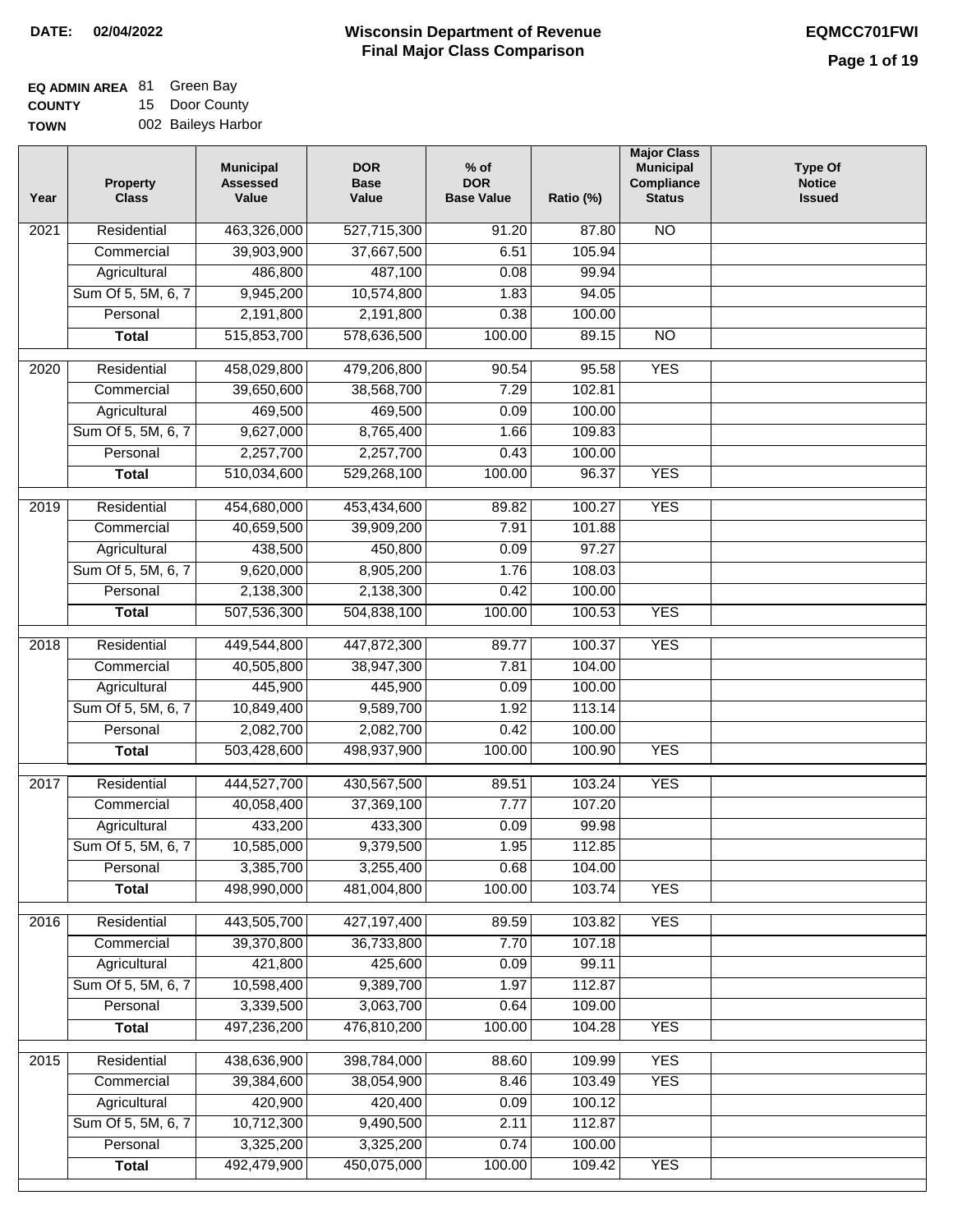$\Box$ 

| <b>EQ ADMIN AREA 81 Green Bay</b> |                |
|-----------------------------------|----------------|
| <b>COUNTY</b>                     | 15 Door County |
| <b>TOWN</b>                       | 004 Brussels   |

| Year | <b>Property</b><br><b>Class</b> | <b>Municipal</b><br><b>Assessed</b><br>Value | <b>DOR</b><br><b>Base</b><br>Value | $%$ of<br><b>DOR</b><br><b>Base Value</b> | Ratio (%) | <b>Major Class</b><br><b>Municipal</b><br>Compliance<br><b>Status</b> | <b>Type Of</b><br><b>Notice</b><br><b>Issued</b> |
|------|---------------------------------|----------------------------------------------|------------------------------------|-------------------------------------------|-----------|-----------------------------------------------------------------------|--------------------------------------------------|
| 2021 | Residential                     | 59,769,800                                   | 66,451,600                         | 68.07                                     | 89.94     | <b>NO</b>                                                             |                                                  |
|      | Commercial                      | 5,176,200                                    | 5,542,200                          | 5.68                                      | 93.40     |                                                                       |                                                  |
|      | Agricultural                    | 2,561,000                                    | 2,556,600                          | 2.62                                      | 100.17    |                                                                       |                                                  |
|      | Sum Of 5, 5M, 6, 7              | 20,907,700                                   | 22,706,800                         | 23.26                                     | 92.08     | <b>YES</b>                                                            |                                                  |
|      | Personal                        | 363,500                                      | 363,500                            | 0.37                                      | 100.00    |                                                                       |                                                  |
|      | <b>Total</b>                    | 88,778,200                                   | 97,620,700                         | 100.00                                    | 90.94     | $\overline{NO}$                                                       |                                                  |
| 2020 | Residential                     | 58,389,200                                   | 57,748,400                         | 66.61                                     | 101.11    | <b>YES</b>                                                            |                                                  |
|      | Commercial                      | 5,297,600                                    | 5,007,600                          | 5.78                                      | 105.79    |                                                                       |                                                  |
|      | Agricultural                    | 2,477,500                                    | 2,474,200                          | 2.85                                      | 100.13    |                                                                       |                                                  |
|      | Sum Of 5, 5M, 6, 7              | 20,641,000                                   | 21, 153, 300                       | 24.40                                     | 97.58     | <b>YES</b>                                                            |                                                  |
|      | Personal                        | 297,700                                      | 313,400                            | 0.36                                      | 94.99     |                                                                       |                                                  |
|      | <b>Total</b>                    | 87,103,000                                   | 86,696,900                         | 100.00                                    | 100.47    | <b>YES</b>                                                            |                                                  |
|      |                                 |                                              |                                    |                                           |           |                                                                       |                                                  |
| 2019 | Residential                     | 57,044,600                                   | 59,954,200                         | 67.33                                     | 95.15     | <b>YES</b>                                                            |                                                  |
|      | Commercial                      | 5,259,000                                    | 5,017,200                          | 5.63                                      | 104.82    |                                                                       |                                                  |
|      | Agricultural                    | 2,380,000                                    | 2,375,700                          | 2.67                                      | 100.18    |                                                                       |                                                  |
|      | Sum Of 5, 5M, 6, 7              | 20,824,000                                   | 21,449,400                         | 24.09                                     | 97.08     | <b>YES</b>                                                            |                                                  |
|      | Personal                        | 236,600                                      | 244,000                            | 0.27                                      | 96.97     |                                                                       |                                                  |
|      | <b>Total</b>                    | 85,744,200                                   | 89,040,500                         | 100.00                                    | 96.30     | <b>YES</b>                                                            |                                                  |
| 2018 | Residential                     | 55,433,700                                   | 58,003,600                         | 66.69                                     | 95.57     | <b>YES</b>                                                            |                                                  |
|      | Commercial                      | 5,217,100                                    | 4,985,700                          | 5.73                                      | 104.64    |                                                                       |                                                  |
|      | Agricultural                    | 2,332,600                                    | 2,332,600                          | 2.68                                      | 100.00    |                                                                       |                                                  |
|      | Sum Of 5, 5M, 6, 7              | 20,902,700                                   | 21,357,100                         | 24.56                                     | 97.87     | <b>YES</b>                                                            |                                                  |
|      | Personal                        | 293,600                                      | 293,600                            | 0.34                                      | 100.00    |                                                                       |                                                  |
|      | <b>Total</b>                    | 84,179,700                                   | 86,972,600                         | 100.00                                    | 96.79     | <b>YES</b>                                                            |                                                  |
| 2017 | Residential                     | 54,609,000                                   | 55,566,200                         | 64.26                                     | 98.28     | <b>YES</b>                                                            |                                                  |
|      | Commercial                      | 5,345,000                                    | 5,321,800                          | 6.15                                      | 100.44    |                                                                       |                                                  |
|      | Agricultural                    | 2,301,200                                    | 2,297,900                          | 2.66                                      | 100.14    |                                                                       |                                                  |
|      | Sum Of 5, 5M, 6, 7              | 22,031,100                                   | 22,468,600                         | 25.98                                     | 98.05     | <b>YES</b>                                                            |                                                  |
|      | Personal                        | 815,100                                      | 815,100                            | 0.94                                      | 100.00    |                                                                       |                                                  |
|      | <b>Total</b>                    | 85,101,400                                   | 86,469,600                         | 100.00                                    | 98.42     | <b>YES</b>                                                            |                                                  |
| 2016 | Residential                     |                                              | 53,661,400                         | 64.06                                     | 100.19    | <b>YES</b>                                                            |                                                  |
|      |                                 | 53,762,300                                   |                                    |                                           |           |                                                                       |                                                  |
|      | Commercial                      | 5,340,000                                    | 5,264,000<br>2,305,700             | 6.28                                      | 101.44    |                                                                       |                                                  |
|      | Agricultural                    | 2,310,200                                    | 21,616,900                         | 2.75                                      | 100.20    |                                                                       |                                                  |
|      | Sum Of 5, 5M, 6, 7              | 22,154,500                                   |                                    | 25.81                                     | 102.49    | <b>YES</b>                                                            |                                                  |
|      | Personal                        | 914,300                                      | 914,300                            | 1.09                                      | 100.00    |                                                                       |                                                  |
|      | <b>Total</b>                    | 84,481,300                                   | 83,762,300                         | 100.00                                    | 100.86    | <b>YES</b>                                                            |                                                  |
| 2015 | Residential                     | 52,693,100                                   | 52,715,200                         | 64.66                                     | 99.96     | <b>YES</b>                                                            |                                                  |
|      | Commercial                      | 5,168,100                                    | 5,305,200                          | 6.51                                      | 97.42     | <b>YES</b>                                                            |                                                  |
|      | Agricultural                    | 2,247,000                                    | 2,321,900                          | 2.85                                      | 96.77     |                                                                       |                                                  |
|      | Sum Of 5, 5M, 6, 7              | 16,830,900                                   | 20,402,500                         | 25.03                                     | 82.49     | <b>NO</b>                                                             |                                                  |
|      | Personal                        | 755,900                                      | 783,400                            | 0.96                                      | 96.49     |                                                                       |                                                  |
|      | <b>Total</b>                    | 77,695,000                                   | 81,528,200                         | 100.00                                    | 95.30     | $\overline{NO}$                                                       |                                                  |
|      |                                 |                                              |                                    |                                           |           |                                                                       |                                                  |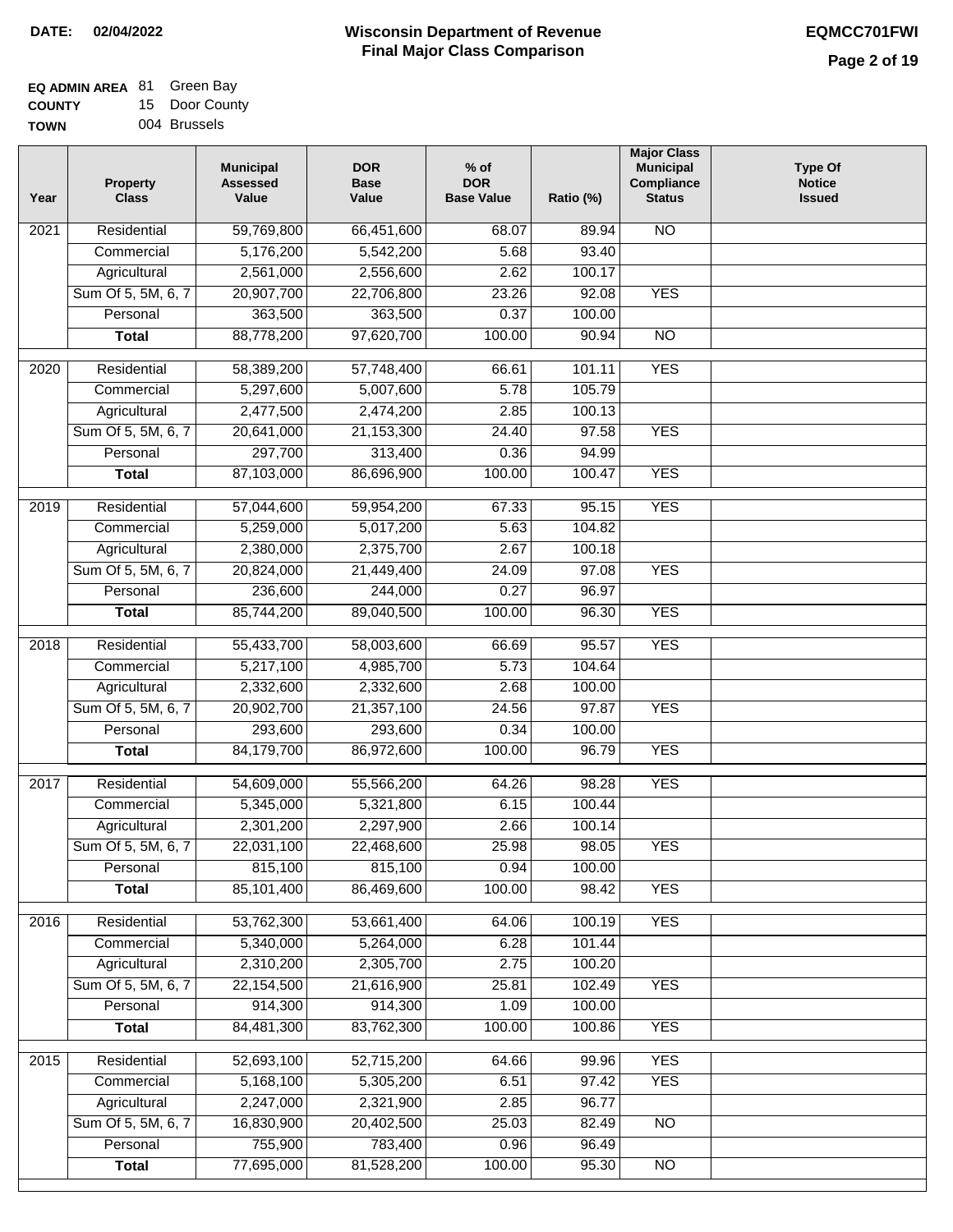| <b>EQ ADMIN AREA 81 Green Bay</b> |                |
|-----------------------------------|----------------|
| <b>COUNTY</b>                     | 15 Door County |
| <b>TOWN</b>                       | 006 Clay Banks |

| Year | <b>Property</b><br><b>Class</b> | <b>Municipal</b><br><b>Assessed</b><br>Value | <b>DOR</b><br><b>Base</b><br>Value | $%$ of<br><b>DOR</b><br><b>Base Value</b> | Ratio (%)        | <b>Major Class</b><br><b>Municipal</b><br>Compliance<br><b>Status</b> | <b>Type Of</b><br><b>Notice</b><br><b>Issued</b> |
|------|---------------------------------|----------------------------------------------|------------------------------------|-------------------------------------------|------------------|-----------------------------------------------------------------------|--------------------------------------------------|
| 2021 | Residential                     | 59,640,600                                   | 59,759,900                         | 83.69                                     | 99.80            | <b>YES</b>                                                            |                                                  |
|      | Commercial                      | 0                                            | $\Omega$                           | 0.00                                      | 0.00             |                                                                       |                                                  |
|      | Agricultural                    | 796,600                                      | 795,200                            | 1.11                                      | 100.18           |                                                                       |                                                  |
|      | Sum Of 5, 5M, 6, 7              | 9,728,600                                    | 10,706,800                         | 14.99                                     | 90.86            | <b>YES</b>                                                            |                                                  |
|      | Personal                        | 144,200                                      | 144,200                            | 0.20                                      | 100.00           |                                                                       |                                                  |
|      | <b>Total</b>                    | 70,310,000                                   | 71,406,100                         | 100.00                                    | 98.46            | <b>YES</b>                                                            |                                                  |
| 2020 | Residential                     | 59,516,000                                   | 54,717,900                         | 83.50                                     | 108.77           | <b>YES</b>                                                            |                                                  |
|      | Commercial                      | 0                                            | 0                                  | 0.00                                      | 0.00             |                                                                       |                                                  |
|      | Agricultural                    | 766,700                                      | 764,600                            | 1.17                                      | 100.27           |                                                                       |                                                  |
|      | Sum Of 5, 5M, 6, 7              | 9,676,500                                    | 10,035,100                         | 15.31                                     | 96.43            | <b>YES</b>                                                            |                                                  |
|      | Personal                        | 12,859                                       | 12,800                             | 0.02                                      | 100.46           |                                                                       |                                                  |
|      | <b>Total</b>                    | 69,972,059                                   | 65,530,400                         | 100.00                                    | 106.78           | <b>YES</b>                                                            |                                                  |
|      |                                 |                                              |                                    |                                           |                  |                                                                       |                                                  |
| 2019 | Residential                     | 59,611,300                                   | 57,987,000                         | 84.40                                     | 102.80           | <b>YES</b>                                                            |                                                  |
|      | Commercial                      | 54,000                                       | 54,300                             | 0.08                                      | 99.45            |                                                                       |                                                  |
|      | Agricultural                    | 718,100                                      | 730,900                            | 1.06                                      | 98.25            |                                                                       |                                                  |
|      | Sum Of 5, 5M, 6, 7              | 9,567,400                                    | 9,917,600                          | 14.43                                     | 96.47            | <b>YES</b>                                                            |                                                  |
|      | Personal                        | 18,550                                       | 18,700                             | 0.03                                      | 99.20            |                                                                       |                                                  |
|      | <b>Total</b>                    | 69,969,350                                   | 68,708,500                         | 100.00                                    | 101.84           | <b>YES</b>                                                            |                                                  |
| 2018 | Residential                     | 59,519,900                                   | 59,563,300                         | 85.14                                     | 99.93            | <b>YES</b>                                                            |                                                  |
|      | Commercial                      | 54,000                                       | 54,800                             | 0.08                                      | 98.54            |                                                                       |                                                  |
|      | Agricultural                    | 718,200                                      | 711,000                            | 1.02                                      | 101.01           |                                                                       |                                                  |
|      | Sum Of 5, 5M, 6, 7              | 9,521,900                                    | 9,605,400                          | 13.73                                     | 99.13            | <b>YES</b>                                                            |                                                  |
|      | Personal                        | 21,900                                       | 20,900                             | 0.03                                      | 104.78           |                                                                       |                                                  |
|      | <b>Total</b>                    | 69,835,900                                   | 69,955,400                         | 100.00                                    | 99.83            | <b>YES</b>                                                            |                                                  |
| 2017 | Residential                     | 59,670,100                                   | 59,541,500                         | 84.93                                     | 100.22           | <b>YES</b>                                                            |                                                  |
|      | Commercial                      | 54,000                                       | 55,900                             | 0.08                                      | 96.60            |                                                                       |                                                  |
|      | Agricultural                    | 700,000                                      | 693,900                            | 0.99                                      | 100.88           |                                                                       |                                                  |
|      | Sum Of 5, 5M, 6, 7              | 9,448,900                                    | 9,701,300                          | 13.84                                     | 97.40            | <b>YES</b>                                                            |                                                  |
|      | Personal                        | 110,200                                      | 114,800                            | 0.16                                      | 95.99            |                                                                       |                                                  |
|      | <b>Total</b>                    | 69,983,200                                   | 70,107,400                         | 100.00                                    | 99.82            | <b>YES</b>                                                            |                                                  |
| 2016 | Residential                     | 59,207,200                                   | 56,786,500                         | 84.57                                     | 104.26           | <b>YES</b>                                                            |                                                  |
|      | Commercial                      | 54,000                                       | 55,400                             | 0.08                                      | 97.47            |                                                                       |                                                  |
|      | Agricultural                    | 691,200                                      | 684,700                            | 1.02                                      | 100.95           |                                                                       |                                                  |
|      | Sum Of 5, 5M, 6, 7              | 9,443,600                                    | 9,487,800                          | 14.13                                     | 99.53            | <b>YES</b>                                                            |                                                  |
|      | Personal                        | 135,250                                      | 135,300                            | 0.20                                      | 99.96            |                                                                       |                                                  |
|      | <b>Total</b>                    | 69,531,250                                   | 67,149,700                         | 100.00                                    | 103.55           | <b>YES</b>                                                            |                                                  |
|      |                                 |                                              |                                    |                                           |                  |                                                                       |                                                  |
| 2015 | Residential                     | 62,153,000                                   | 58,645,700                         | 85.39                                     | 105.98           | <b>YES</b>                                                            |                                                  |
|      | Commercial                      | 59,900                                       | 57,700                             | 0.08                                      | 103.81           |                                                                       |                                                  |
|      | Agricultural                    | 684,600                                      | 676,400                            | 0.98                                      | 101.21           |                                                                       |                                                  |
|      | Sum Of 5, 5M, 6, 7              | 8,089,200                                    | 9,187,800                          | 13.38                                     | 88.04            | <b>NO</b>                                                             |                                                  |
|      | Personal                        | 117,600<br>71,104,300                        | 115,200<br>68,682,800              | 0.17<br>100.00                            | 102.08<br>103.53 | N <sub>O</sub>                                                        | Non-Compliance Notice                            |
|      | <b>Total</b>                    |                                              |                                    |                                           |                  |                                                                       |                                                  |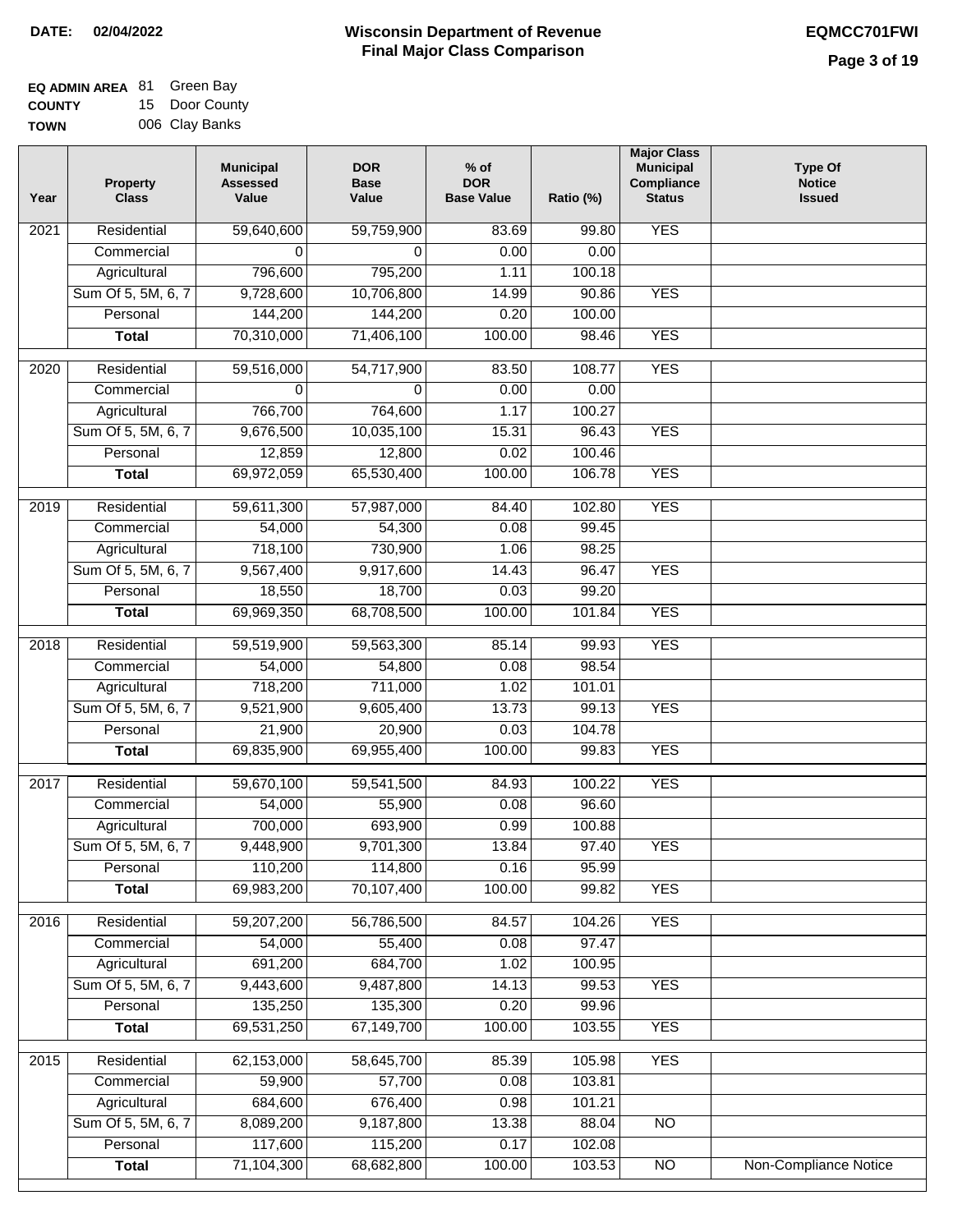| <b>EQ ADMIN AREA 81 Green Bay</b> |                |
|-----------------------------------|----------------|
| <b>COUNTY</b>                     | 15 Door County |
| <b>TOWN</b>                       | 008 Egg Harbor |

| Year | <b>Property</b><br><b>Class</b> | <b>Municipal</b><br><b>Assessed</b><br>Value | <b>DOR</b><br><b>Base</b><br>Value | $%$ of<br><b>DOR</b><br><b>Base Value</b> | Ratio (%) | <b>Major Class</b><br><b>Municipal</b><br>Compliance<br><b>Status</b> | <b>Type Of</b><br><b>Notice</b><br><b>Issued</b> |
|------|---------------------------------|----------------------------------------------|------------------------------------|-------------------------------------------|-----------|-----------------------------------------------------------------------|--------------------------------------------------|
| 2021 | Residential                     | 522,295,000                                  | 603,669,300                        | 89.91                                     | 86.52     | <b>NO</b>                                                             |                                                  |
|      | Commercial                      | 33,477,300                                   | 34,908,200                         | 5.20                                      | 95.90     |                                                                       |                                                  |
|      | Agricultural                    | 1,708,800                                    | 1,708,100                          | 0.25                                      | 100.04    |                                                                       |                                                  |
|      | Sum Of 5, 5M, 6, 7              | 28,849,200                                   | 29,544,600                         | 4.40                                      | 97.65     |                                                                       |                                                  |
|      | Personal                        | 1,581,350                                    | 1,581,300                          | 0.24                                      | 100.00    |                                                                       |                                                  |
|      | <b>Total</b>                    | 587,911,650                                  | 671,411,500                        | 100.00                                    | 87.56     | $\overline{NO}$                                                       |                                                  |
| 2020 | Residential                     | 516,912,500                                  | 541,513,100                        | 89.79                                     | 95.46     | <b>YES</b>                                                            |                                                  |
|      | Commercial                      | 32,811,700                                   | 30,326,300                         | 5.03                                      | 108.20    |                                                                       |                                                  |
|      | Agricultural                    | 1,647,000                                    | 1,645,100                          | 0.27                                      | 100.12    |                                                                       |                                                  |
|      | Sum Of 5, 5M, 6, 7              | 28,789,500                                   | 28,017,100                         | 4.65                                      | 102.76    |                                                                       |                                                  |
|      | Personal                        | 1,562,590                                    | 1,562,600                          | 0.26                                      | 100.00    |                                                                       |                                                  |
|      | <b>Total</b>                    | 581,723,290                                  | 603,064,200                        | 100.00                                    | 96.46     | <b>YES</b>                                                            |                                                  |
| 2019 | Residential                     | 509,246,500                                  | 503,695,000                        | 89.34                                     | 101.10    | <b>YES</b>                                                            |                                                  |
|      | Commercial                      | 32,038,100                                   | 28,410,500                         | 5.04                                      | 112.77    |                                                                       |                                                  |
|      | Agricultural                    | 1,534,600                                    | 1,580,100                          | 0.28                                      | 97.12     |                                                                       |                                                  |
|      | Sum Of 5, 5M, 6, 7              | 29,161,800                                   | 28,588,100                         | 5.07                                      | 102.01    |                                                                       |                                                  |
|      | Personal                        | 1,511,810                                    | 1,511,800                          | 0.27                                      | 100.00    |                                                                       |                                                  |
|      | <b>Total</b>                    | 573,492,810                                  | 563,785,500                        | 100.00                                    | 101.72    | <b>YES</b>                                                            |                                                  |
| 2018 | Residential                     | 502,603,000                                  | 464,349,200                        | 88.99                                     | 108.24    | <b>YES</b>                                                            |                                                  |
|      | Commercial                      | 31,567,700                                   | 27,375,400                         | 5.25                                      | 115.31    |                                                                       |                                                  |
|      | Agricultural                    | 1,534,200                                    | 1,535,300                          | 0.29                                      | 99.93     |                                                                       |                                                  |
|      | Sum Of 5, 5M, 6, 7              | 29,161,200                                   | 27,054,000                         | 5.18                                      | 107.79    |                                                                       |                                                  |
|      | Personal                        | 1,469,220                                    | 1,469,200                          | 0.28                                      | 100.00    |                                                                       |                                                  |
|      | <b>Total</b>                    | 566,335,320                                  | 521,783,100                        | 100.00                                    | 108.54    | <b>YES</b>                                                            |                                                  |
| 2017 | Residential                     | 504,564,100                                  | 474,237,600                        | 89.80                                     | 106.39    | <b>YES</b>                                                            |                                                  |
|      | Commercial                      | 27,325,600                                   | 24,002,000                         | 4.55                                      | 113.85    |                                                                       |                                                  |
|      | Agricultural                    | 1,575,200                                    | 1,576,400                          | 0.30                                      | 99.92     |                                                                       |                                                  |
|      | Sum Of 5, 5M, 6, 7              | 27,144,600                                   | 24,835,800                         | 4.70                                      | 109.30    |                                                                       |                                                  |
|      | Personal                        | 3,563,980                                    | 3,426,900                          | 0.65                                      | 104.00    |                                                                       |                                                  |
|      | <b>Total</b>                    | 564,173,480                                  | 528,078,700                        | 100.00                                    | 106.84    | <b>YES</b>                                                            |                                                  |
| 2016 | Residential                     | 501,886,500                                  | 480,007,800                        | 90.15                                     | 104.56    | <b>YES</b>                                                            |                                                  |
|      | Commercial                      | 26,079,600                                   | 22,819,100                         | 4.29                                      | 114.29    |                                                                       |                                                  |
|      | Agricultural                    | 1,531,200                                    | 1,551,100                          | 0.29                                      | 98.72     |                                                                       |                                                  |
|      | Sum Of 5, 5M, 6, 7              | 26,898,000                                   | 24,537,700                         | 4.61                                      | 109.62    |                                                                       |                                                  |
|      | Personal                        | 3,738,120                                    | 3,526,500                          | 0.66                                      | 106.00    |                                                                       |                                                  |
|      | <b>Total</b>                    | 560,133,420                                  | 532,442,200                        | 100.00                                    | 105.20    | <b>YES</b>                                                            |                                                  |
| 2015 | Residential                     | 497,948,400                                  | 466,522,200                        | 90.07                                     | 106.74    | <b>YES</b>                                                            |                                                  |
|      | Commercial                      | 24,513,400                                   | 22, 187, 300                       | 4.28                                      | 110.48    |                                                                       |                                                  |
|      | Agricultural                    | 1,522,100                                    | 1,521,600                          | 0.29                                      | 100.03    |                                                                       |                                                  |
|      | Sum Of 5, 5M, 6, 7              | 26,563,000                                   | 24,551,200                         | 4.74                                      | 108.19    |                                                                       |                                                  |
|      | Personal                        | 3,286,980                                    | 3,160,600                          | 0.61                                      | 104.00    |                                                                       |                                                  |
|      | <b>Total</b>                    | 553,833,880                                  | 517,942,900                        | 100.00                                    | 106.93    | <b>YES</b>                                                            |                                                  |
|      |                                 |                                              |                                    |                                           |           |                                                                       |                                                  |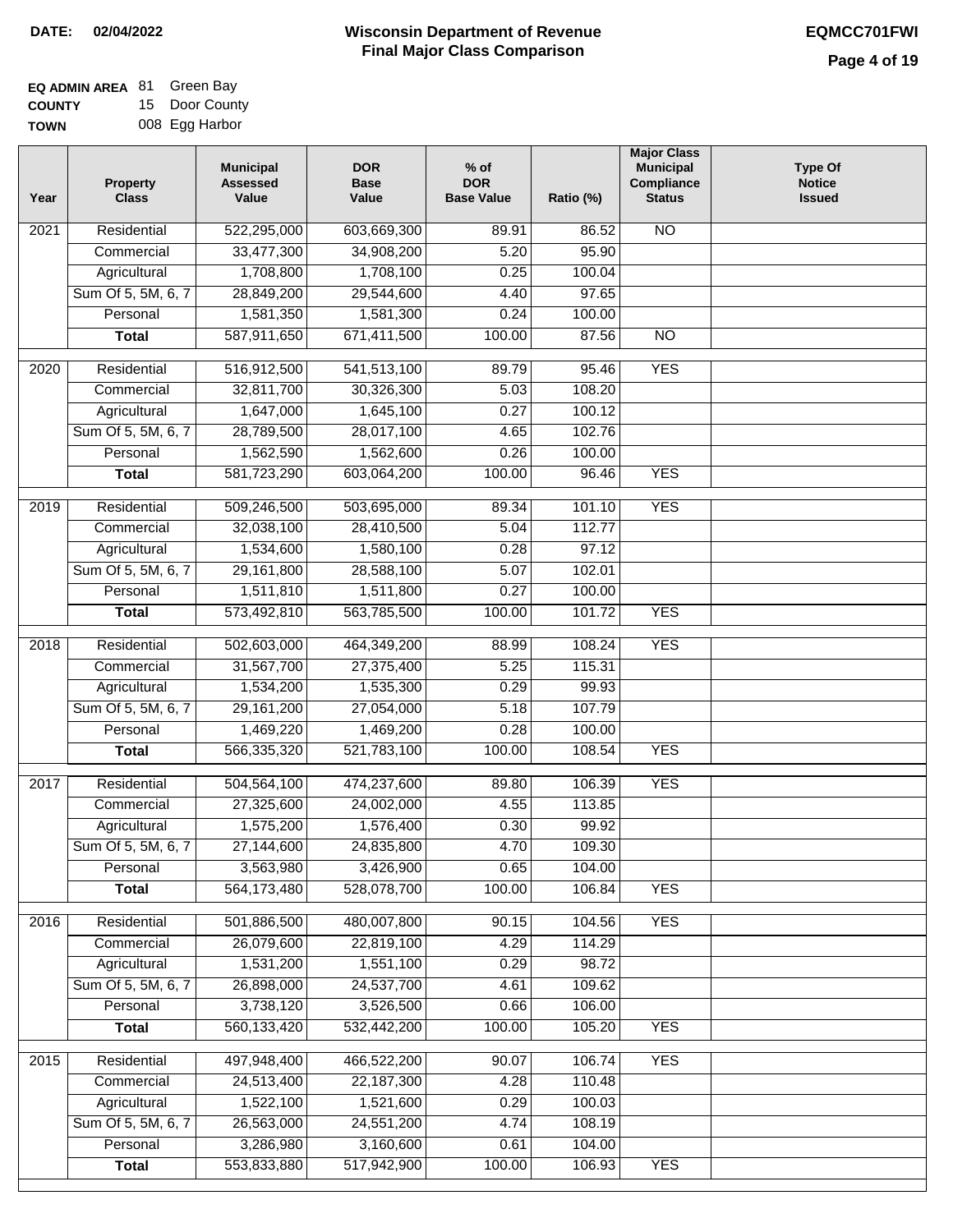| <b>EQ ADMIN AREA 81 Green Bay</b> |                |
|-----------------------------------|----------------|
| <b>COUNTY</b>                     | 15 Door County |

**TOWN** 010 Forestville

| <b>NO</b><br>Residential<br>61,702,600<br>69,362,000<br>$\frac{1}{70.40}$<br>2021<br>88.96<br>1,172,500<br>1,271,700<br>1.29<br>92.20<br>Commercial<br>2,449,100<br>Agricultural<br>2,523,400<br>2.49<br>103.03<br>97.79<br><b>YES</b><br>Sum Of 5, 5M, 6, 7<br>24,793,800<br>25,355,000<br>25.73<br>87,900<br>Personal<br>90,500<br>0.09<br>102.96<br>90,282,800<br>98,525,700<br>100.00<br>$\overline{NO}$<br>91.63<br><b>Total</b><br><b>YES</b><br>Residential<br>60,568,600<br>55,694,800<br>67.77<br>108.75<br>2020<br>107.72<br>1,172,500<br>1,088,500<br>1.32<br>Commercial<br>2,358,800<br>2.87<br>105.15<br>Agricultural<br>2,480,300<br>Sum Of 5, 5M, 6, 7<br><b>YES</b><br>24,716,200<br>22,955,400<br>27.93<br>107.67<br>82,900<br>78,900<br>Personal<br>0.10<br>105.07<br>82,176,400<br><b>YES</b><br><b>Total</b><br>89,020,500<br>100.00<br>108.33<br><b>YES</b><br>Residential<br>59,802,900<br>58,631,400<br>102.00<br>2019<br>68.71<br>106.65<br>Commercial<br>1,169,800<br>1.29<br>1,096,900<br>2,309,400<br>Agricultural<br>2,261,300<br>2.65<br>102.13<br>Sum Of 5, 5M, 6, 7<br>24,653,900<br>23,256,800<br>106.01<br><b>YES</b><br>27.26<br>Personal<br>84,500<br>82,800<br>0.10<br>102.05<br>88,020,500<br>85,329,200<br>100.00<br>103.15<br><b>YES</b><br><b>Total</b><br>102.90<br><b>YES</b><br>2018<br>Residential<br>58,253,500<br>56,611,600<br>67.84<br>Commercial<br>1,176,500<br>1,094,600<br>1.31<br>107.48<br>Agricultural<br>2,207,900<br>2,190,900<br>2.63<br>100.78<br>Sum Of 5, 5M, 6, 7<br>24,992,900<br>23,469,600<br>28.12<br>106.49<br><b>YES</b><br>Personal<br>86,300<br>85,400<br>0.10<br>101.05<br>86,717,100<br>83,452,100<br>100.00<br>103.91<br><b>YES</b><br><b>Total</b><br><b>YES</b><br>2017<br>Residential<br>57,929,700<br>56,271,800<br>67.26<br>102.95<br>1,221,100<br>1,170,000<br>104.37<br>Commercial<br>1.40<br>2,138,900<br>2,135,400<br>2.55<br>100.16<br>Agricultural<br>Sum Of 5, 5M, 6, 7<br>24,976,400<br>23,891,000<br>28.56<br>104.54<br><b>YES</b><br>196,900<br>196,900<br>0.24<br>Personal<br>100.00<br>86,463,000<br>83,665,100<br><b>YES</b><br>100.00<br>103.34<br><b>Total</b><br>Residential<br>57,639,800<br>58,234,100<br>68.46<br>98.98<br><b>YES</b><br>2016<br>1,221,100<br>1,158,400<br>105.41<br>Commercial<br>1.36<br>2,100,600<br>2,102,900<br>2.47<br>100.11<br>Agricultural<br>Sum Of 5, 5M, 6, 7<br>24,811,700<br>23,403,200<br>27.51<br>106.02<br><b>YES</b><br>171,300<br>171,300<br>Personal<br>0.20<br>100.00<br>85,946,800<br>85,067,600<br>100.00<br>101.03<br><b>YES</b><br><b>Total</b><br>Residential<br>57,148,000<br><b>YES</b><br>2015<br>58,900,700<br>69.09<br>97.02<br>Commercial<br>1,221,100<br>1,206,700<br>101.19<br>1.42<br>2,103,400<br>Agricultural<br>2,098,800<br>2.46<br>100.22<br>106.08<br><b>YES</b> | Year | <b>Property</b><br><b>Class</b> | <b>Municipal</b><br><b>Assessed</b><br>Value | <b>DOR</b><br><b>Base</b><br>Value | $%$ of<br><b>DOR</b><br><b>Base Value</b> | Ratio (%) | <b>Major Class</b><br><b>Municipal</b><br>Compliance<br><b>Status</b> | <b>Type Of</b><br><b>Notice</b><br><b>Issued</b> |
|----------------------------------------------------------------------------------------------------------------------------------------------------------------------------------------------------------------------------------------------------------------------------------------------------------------------------------------------------------------------------------------------------------------------------------------------------------------------------------------------------------------------------------------------------------------------------------------------------------------------------------------------------------------------------------------------------------------------------------------------------------------------------------------------------------------------------------------------------------------------------------------------------------------------------------------------------------------------------------------------------------------------------------------------------------------------------------------------------------------------------------------------------------------------------------------------------------------------------------------------------------------------------------------------------------------------------------------------------------------------------------------------------------------------------------------------------------------------------------------------------------------------------------------------------------------------------------------------------------------------------------------------------------------------------------------------------------------------------------------------------------------------------------------------------------------------------------------------------------------------------------------------------------------------------------------------------------------------------------------------------------------------------------------------------------------------------------------------------------------------------------------------------------------------------------------------------------------------------------------------------------------------------------------------------------------------------------------------------------------------------------------------------------------------------------------------------------------------------------------------------------------------------------------------------------------------------------------------------------------------------------------------------------------------------------------------------------------------------------------------------------------------------------------------------------------------------|------|---------------------------------|----------------------------------------------|------------------------------------|-------------------------------------------|-----------|-----------------------------------------------------------------------|--------------------------------------------------|
|                                                                                                                                                                                                                                                                                                                                                                                                                                                                                                                                                                                                                                                                                                                                                                                                                                                                                                                                                                                                                                                                                                                                                                                                                                                                                                                                                                                                                                                                                                                                                                                                                                                                                                                                                                                                                                                                                                                                                                                                                                                                                                                                                                                                                                                                                                                                                                                                                                                                                                                                                                                                                                                                                                                                                                                                                            |      |                                 |                                              |                                    |                                           |           |                                                                       |                                                  |
|                                                                                                                                                                                                                                                                                                                                                                                                                                                                                                                                                                                                                                                                                                                                                                                                                                                                                                                                                                                                                                                                                                                                                                                                                                                                                                                                                                                                                                                                                                                                                                                                                                                                                                                                                                                                                                                                                                                                                                                                                                                                                                                                                                                                                                                                                                                                                                                                                                                                                                                                                                                                                                                                                                                                                                                                                            |      |                                 |                                              |                                    |                                           |           |                                                                       |                                                  |
|                                                                                                                                                                                                                                                                                                                                                                                                                                                                                                                                                                                                                                                                                                                                                                                                                                                                                                                                                                                                                                                                                                                                                                                                                                                                                                                                                                                                                                                                                                                                                                                                                                                                                                                                                                                                                                                                                                                                                                                                                                                                                                                                                                                                                                                                                                                                                                                                                                                                                                                                                                                                                                                                                                                                                                                                                            |      |                                 |                                              |                                    |                                           |           |                                                                       |                                                  |
|                                                                                                                                                                                                                                                                                                                                                                                                                                                                                                                                                                                                                                                                                                                                                                                                                                                                                                                                                                                                                                                                                                                                                                                                                                                                                                                                                                                                                                                                                                                                                                                                                                                                                                                                                                                                                                                                                                                                                                                                                                                                                                                                                                                                                                                                                                                                                                                                                                                                                                                                                                                                                                                                                                                                                                                                                            |      |                                 |                                              |                                    |                                           |           |                                                                       |                                                  |
|                                                                                                                                                                                                                                                                                                                                                                                                                                                                                                                                                                                                                                                                                                                                                                                                                                                                                                                                                                                                                                                                                                                                                                                                                                                                                                                                                                                                                                                                                                                                                                                                                                                                                                                                                                                                                                                                                                                                                                                                                                                                                                                                                                                                                                                                                                                                                                                                                                                                                                                                                                                                                                                                                                                                                                                                                            |      |                                 |                                              |                                    |                                           |           |                                                                       |                                                  |
|                                                                                                                                                                                                                                                                                                                                                                                                                                                                                                                                                                                                                                                                                                                                                                                                                                                                                                                                                                                                                                                                                                                                                                                                                                                                                                                                                                                                                                                                                                                                                                                                                                                                                                                                                                                                                                                                                                                                                                                                                                                                                                                                                                                                                                                                                                                                                                                                                                                                                                                                                                                                                                                                                                                                                                                                                            |      |                                 |                                              |                                    |                                           |           |                                                                       |                                                  |
|                                                                                                                                                                                                                                                                                                                                                                                                                                                                                                                                                                                                                                                                                                                                                                                                                                                                                                                                                                                                                                                                                                                                                                                                                                                                                                                                                                                                                                                                                                                                                                                                                                                                                                                                                                                                                                                                                                                                                                                                                                                                                                                                                                                                                                                                                                                                                                                                                                                                                                                                                                                                                                                                                                                                                                                                                            |      |                                 |                                              |                                    |                                           |           |                                                                       |                                                  |
|                                                                                                                                                                                                                                                                                                                                                                                                                                                                                                                                                                                                                                                                                                                                                                                                                                                                                                                                                                                                                                                                                                                                                                                                                                                                                                                                                                                                                                                                                                                                                                                                                                                                                                                                                                                                                                                                                                                                                                                                                                                                                                                                                                                                                                                                                                                                                                                                                                                                                                                                                                                                                                                                                                                                                                                                                            |      |                                 |                                              |                                    |                                           |           |                                                                       |                                                  |
|                                                                                                                                                                                                                                                                                                                                                                                                                                                                                                                                                                                                                                                                                                                                                                                                                                                                                                                                                                                                                                                                                                                                                                                                                                                                                                                                                                                                                                                                                                                                                                                                                                                                                                                                                                                                                                                                                                                                                                                                                                                                                                                                                                                                                                                                                                                                                                                                                                                                                                                                                                                                                                                                                                                                                                                                                            |      |                                 |                                              |                                    |                                           |           |                                                                       |                                                  |
|                                                                                                                                                                                                                                                                                                                                                                                                                                                                                                                                                                                                                                                                                                                                                                                                                                                                                                                                                                                                                                                                                                                                                                                                                                                                                                                                                                                                                                                                                                                                                                                                                                                                                                                                                                                                                                                                                                                                                                                                                                                                                                                                                                                                                                                                                                                                                                                                                                                                                                                                                                                                                                                                                                                                                                                                                            |      |                                 |                                              |                                    |                                           |           |                                                                       |                                                  |
|                                                                                                                                                                                                                                                                                                                                                                                                                                                                                                                                                                                                                                                                                                                                                                                                                                                                                                                                                                                                                                                                                                                                                                                                                                                                                                                                                                                                                                                                                                                                                                                                                                                                                                                                                                                                                                                                                                                                                                                                                                                                                                                                                                                                                                                                                                                                                                                                                                                                                                                                                                                                                                                                                                                                                                                                                            |      |                                 |                                              |                                    |                                           |           |                                                                       |                                                  |
|                                                                                                                                                                                                                                                                                                                                                                                                                                                                                                                                                                                                                                                                                                                                                                                                                                                                                                                                                                                                                                                                                                                                                                                                                                                                                                                                                                                                                                                                                                                                                                                                                                                                                                                                                                                                                                                                                                                                                                                                                                                                                                                                                                                                                                                                                                                                                                                                                                                                                                                                                                                                                                                                                                                                                                                                                            |      |                                 |                                              |                                    |                                           |           |                                                                       |                                                  |
|                                                                                                                                                                                                                                                                                                                                                                                                                                                                                                                                                                                                                                                                                                                                                                                                                                                                                                                                                                                                                                                                                                                                                                                                                                                                                                                                                                                                                                                                                                                                                                                                                                                                                                                                                                                                                                                                                                                                                                                                                                                                                                                                                                                                                                                                                                                                                                                                                                                                                                                                                                                                                                                                                                                                                                                                                            |      |                                 |                                              |                                    |                                           |           |                                                                       |                                                  |
|                                                                                                                                                                                                                                                                                                                                                                                                                                                                                                                                                                                                                                                                                                                                                                                                                                                                                                                                                                                                                                                                                                                                                                                                                                                                                                                                                                                                                                                                                                                                                                                                                                                                                                                                                                                                                                                                                                                                                                                                                                                                                                                                                                                                                                                                                                                                                                                                                                                                                                                                                                                                                                                                                                                                                                                                                            |      |                                 |                                              |                                    |                                           |           |                                                                       |                                                  |
|                                                                                                                                                                                                                                                                                                                                                                                                                                                                                                                                                                                                                                                                                                                                                                                                                                                                                                                                                                                                                                                                                                                                                                                                                                                                                                                                                                                                                                                                                                                                                                                                                                                                                                                                                                                                                                                                                                                                                                                                                                                                                                                                                                                                                                                                                                                                                                                                                                                                                                                                                                                                                                                                                                                                                                                                                            |      |                                 |                                              |                                    |                                           |           |                                                                       |                                                  |
|                                                                                                                                                                                                                                                                                                                                                                                                                                                                                                                                                                                                                                                                                                                                                                                                                                                                                                                                                                                                                                                                                                                                                                                                                                                                                                                                                                                                                                                                                                                                                                                                                                                                                                                                                                                                                                                                                                                                                                                                                                                                                                                                                                                                                                                                                                                                                                                                                                                                                                                                                                                                                                                                                                                                                                                                                            |      |                                 |                                              |                                    |                                           |           |                                                                       |                                                  |
|                                                                                                                                                                                                                                                                                                                                                                                                                                                                                                                                                                                                                                                                                                                                                                                                                                                                                                                                                                                                                                                                                                                                                                                                                                                                                                                                                                                                                                                                                                                                                                                                                                                                                                                                                                                                                                                                                                                                                                                                                                                                                                                                                                                                                                                                                                                                                                                                                                                                                                                                                                                                                                                                                                                                                                                                                            |      |                                 |                                              |                                    |                                           |           |                                                                       |                                                  |
|                                                                                                                                                                                                                                                                                                                                                                                                                                                                                                                                                                                                                                                                                                                                                                                                                                                                                                                                                                                                                                                                                                                                                                                                                                                                                                                                                                                                                                                                                                                                                                                                                                                                                                                                                                                                                                                                                                                                                                                                                                                                                                                                                                                                                                                                                                                                                                                                                                                                                                                                                                                                                                                                                                                                                                                                                            |      |                                 |                                              |                                    |                                           |           |                                                                       |                                                  |
|                                                                                                                                                                                                                                                                                                                                                                                                                                                                                                                                                                                                                                                                                                                                                                                                                                                                                                                                                                                                                                                                                                                                                                                                                                                                                                                                                                                                                                                                                                                                                                                                                                                                                                                                                                                                                                                                                                                                                                                                                                                                                                                                                                                                                                                                                                                                                                                                                                                                                                                                                                                                                                                                                                                                                                                                                            |      |                                 |                                              |                                    |                                           |           |                                                                       |                                                  |
|                                                                                                                                                                                                                                                                                                                                                                                                                                                                                                                                                                                                                                                                                                                                                                                                                                                                                                                                                                                                                                                                                                                                                                                                                                                                                                                                                                                                                                                                                                                                                                                                                                                                                                                                                                                                                                                                                                                                                                                                                                                                                                                                                                                                                                                                                                                                                                                                                                                                                                                                                                                                                                                                                                                                                                                                                            |      |                                 |                                              |                                    |                                           |           |                                                                       |                                                  |
|                                                                                                                                                                                                                                                                                                                                                                                                                                                                                                                                                                                                                                                                                                                                                                                                                                                                                                                                                                                                                                                                                                                                                                                                                                                                                                                                                                                                                                                                                                                                                                                                                                                                                                                                                                                                                                                                                                                                                                                                                                                                                                                                                                                                                                                                                                                                                                                                                                                                                                                                                                                                                                                                                                                                                                                                                            |      |                                 |                                              |                                    |                                           |           |                                                                       |                                                  |
|                                                                                                                                                                                                                                                                                                                                                                                                                                                                                                                                                                                                                                                                                                                                                                                                                                                                                                                                                                                                                                                                                                                                                                                                                                                                                                                                                                                                                                                                                                                                                                                                                                                                                                                                                                                                                                                                                                                                                                                                                                                                                                                                                                                                                                                                                                                                                                                                                                                                                                                                                                                                                                                                                                                                                                                                                            |      |                                 |                                              |                                    |                                           |           |                                                                       |                                                  |
|                                                                                                                                                                                                                                                                                                                                                                                                                                                                                                                                                                                                                                                                                                                                                                                                                                                                                                                                                                                                                                                                                                                                                                                                                                                                                                                                                                                                                                                                                                                                                                                                                                                                                                                                                                                                                                                                                                                                                                                                                                                                                                                                                                                                                                                                                                                                                                                                                                                                                                                                                                                                                                                                                                                                                                                                                            |      |                                 |                                              |                                    |                                           |           |                                                                       |                                                  |
|                                                                                                                                                                                                                                                                                                                                                                                                                                                                                                                                                                                                                                                                                                                                                                                                                                                                                                                                                                                                                                                                                                                                                                                                                                                                                                                                                                                                                                                                                                                                                                                                                                                                                                                                                                                                                                                                                                                                                                                                                                                                                                                                                                                                                                                                                                                                                                                                                                                                                                                                                                                                                                                                                                                                                                                                                            |      |                                 |                                              |                                    |                                           |           |                                                                       |                                                  |
|                                                                                                                                                                                                                                                                                                                                                                                                                                                                                                                                                                                                                                                                                                                                                                                                                                                                                                                                                                                                                                                                                                                                                                                                                                                                                                                                                                                                                                                                                                                                                                                                                                                                                                                                                                                                                                                                                                                                                                                                                                                                                                                                                                                                                                                                                                                                                                                                                                                                                                                                                                                                                                                                                                                                                                                                                            |      |                                 |                                              |                                    |                                           |           |                                                                       |                                                  |
|                                                                                                                                                                                                                                                                                                                                                                                                                                                                                                                                                                                                                                                                                                                                                                                                                                                                                                                                                                                                                                                                                                                                                                                                                                                                                                                                                                                                                                                                                                                                                                                                                                                                                                                                                                                                                                                                                                                                                                                                                                                                                                                                                                                                                                                                                                                                                                                                                                                                                                                                                                                                                                                                                                                                                                                                                            |      |                                 |                                              |                                    |                                           |           |                                                                       |                                                  |
|                                                                                                                                                                                                                                                                                                                                                                                                                                                                                                                                                                                                                                                                                                                                                                                                                                                                                                                                                                                                                                                                                                                                                                                                                                                                                                                                                                                                                                                                                                                                                                                                                                                                                                                                                                                                                                                                                                                                                                                                                                                                                                                                                                                                                                                                                                                                                                                                                                                                                                                                                                                                                                                                                                                                                                                                                            |      |                                 |                                              |                                    |                                           |           |                                                                       |                                                  |
|                                                                                                                                                                                                                                                                                                                                                                                                                                                                                                                                                                                                                                                                                                                                                                                                                                                                                                                                                                                                                                                                                                                                                                                                                                                                                                                                                                                                                                                                                                                                                                                                                                                                                                                                                                                                                                                                                                                                                                                                                                                                                                                                                                                                                                                                                                                                                                                                                                                                                                                                                                                                                                                                                                                                                                                                                            |      |                                 |                                              |                                    |                                           |           |                                                                       |                                                  |
|                                                                                                                                                                                                                                                                                                                                                                                                                                                                                                                                                                                                                                                                                                                                                                                                                                                                                                                                                                                                                                                                                                                                                                                                                                                                                                                                                                                                                                                                                                                                                                                                                                                                                                                                                                                                                                                                                                                                                                                                                                                                                                                                                                                                                                                                                                                                                                                                                                                                                                                                                                                                                                                                                                                                                                                                                            |      |                                 |                                              |                                    |                                           |           |                                                                       |                                                  |
|                                                                                                                                                                                                                                                                                                                                                                                                                                                                                                                                                                                                                                                                                                                                                                                                                                                                                                                                                                                                                                                                                                                                                                                                                                                                                                                                                                                                                                                                                                                                                                                                                                                                                                                                                                                                                                                                                                                                                                                                                                                                                                                                                                                                                                                                                                                                                                                                                                                                                                                                                                                                                                                                                                                                                                                                                            |      |                                 |                                              |                                    |                                           |           |                                                                       |                                                  |
|                                                                                                                                                                                                                                                                                                                                                                                                                                                                                                                                                                                                                                                                                                                                                                                                                                                                                                                                                                                                                                                                                                                                                                                                                                                                                                                                                                                                                                                                                                                                                                                                                                                                                                                                                                                                                                                                                                                                                                                                                                                                                                                                                                                                                                                                                                                                                                                                                                                                                                                                                                                                                                                                                                                                                                                                                            |      |                                 |                                              |                                    |                                           |           |                                                                       |                                                  |
|                                                                                                                                                                                                                                                                                                                                                                                                                                                                                                                                                                                                                                                                                                                                                                                                                                                                                                                                                                                                                                                                                                                                                                                                                                                                                                                                                                                                                                                                                                                                                                                                                                                                                                                                                                                                                                                                                                                                                                                                                                                                                                                                                                                                                                                                                                                                                                                                                                                                                                                                                                                                                                                                                                                                                                                                                            |      |                                 |                                              |                                    |                                           |           |                                                                       |                                                  |
|                                                                                                                                                                                                                                                                                                                                                                                                                                                                                                                                                                                                                                                                                                                                                                                                                                                                                                                                                                                                                                                                                                                                                                                                                                                                                                                                                                                                                                                                                                                                                                                                                                                                                                                                                                                                                                                                                                                                                                                                                                                                                                                                                                                                                                                                                                                                                                                                                                                                                                                                                                                                                                                                                                                                                                                                                            |      |                                 |                                              |                                    |                                           |           |                                                                       |                                                  |
|                                                                                                                                                                                                                                                                                                                                                                                                                                                                                                                                                                                                                                                                                                                                                                                                                                                                                                                                                                                                                                                                                                                                                                                                                                                                                                                                                                                                                                                                                                                                                                                                                                                                                                                                                                                                                                                                                                                                                                                                                                                                                                                                                                                                                                                                                                                                                                                                                                                                                                                                                                                                                                                                                                                                                                                                                            |      |                                 |                                              |                                    |                                           |           |                                                                       |                                                  |
|                                                                                                                                                                                                                                                                                                                                                                                                                                                                                                                                                                                                                                                                                                                                                                                                                                                                                                                                                                                                                                                                                                                                                                                                                                                                                                                                                                                                                                                                                                                                                                                                                                                                                                                                                                                                                                                                                                                                                                                                                                                                                                                                                                                                                                                                                                                                                                                                                                                                                                                                                                                                                                                                                                                                                                                                                            |      |                                 |                                              |                                    |                                           |           |                                                                       |                                                  |
|                                                                                                                                                                                                                                                                                                                                                                                                                                                                                                                                                                                                                                                                                                                                                                                                                                                                                                                                                                                                                                                                                                                                                                                                                                                                                                                                                                                                                                                                                                                                                                                                                                                                                                                                                                                                                                                                                                                                                                                                                                                                                                                                                                                                                                                                                                                                                                                                                                                                                                                                                                                                                                                                                                                                                                                                                            |      |                                 |                                              |                                    |                                           |           |                                                                       |                                                  |
|                                                                                                                                                                                                                                                                                                                                                                                                                                                                                                                                                                                                                                                                                                                                                                                                                                                                                                                                                                                                                                                                                                                                                                                                                                                                                                                                                                                                                                                                                                                                                                                                                                                                                                                                                                                                                                                                                                                                                                                                                                                                                                                                                                                                                                                                                                                                                                                                                                                                                                                                                                                                                                                                                                                                                                                                                            |      |                                 |                                              |                                    |                                           |           |                                                                       |                                                  |
|                                                                                                                                                                                                                                                                                                                                                                                                                                                                                                                                                                                                                                                                                                                                                                                                                                                                                                                                                                                                                                                                                                                                                                                                                                                                                                                                                                                                                                                                                                                                                                                                                                                                                                                                                                                                                                                                                                                                                                                                                                                                                                                                                                                                                                                                                                                                                                                                                                                                                                                                                                                                                                                                                                                                                                                                                            |      |                                 |                                              |                                    |                                           |           |                                                                       |                                                  |
|                                                                                                                                                                                                                                                                                                                                                                                                                                                                                                                                                                                                                                                                                                                                                                                                                                                                                                                                                                                                                                                                                                                                                                                                                                                                                                                                                                                                                                                                                                                                                                                                                                                                                                                                                                                                                                                                                                                                                                                                                                                                                                                                                                                                                                                                                                                                                                                                                                                                                                                                                                                                                                                                                                                                                                                                                            |      |                                 |                                              |                                    |                                           |           |                                                                       |                                                  |
|                                                                                                                                                                                                                                                                                                                                                                                                                                                                                                                                                                                                                                                                                                                                                                                                                                                                                                                                                                                                                                                                                                                                                                                                                                                                                                                                                                                                                                                                                                                                                                                                                                                                                                                                                                                                                                                                                                                                                                                                                                                                                                                                                                                                                                                                                                                                                                                                                                                                                                                                                                                                                                                                                                                                                                                                                            |      |                                 |                                              |                                    |                                           |           |                                                                       |                                                  |
|                                                                                                                                                                                                                                                                                                                                                                                                                                                                                                                                                                                                                                                                                                                                                                                                                                                                                                                                                                                                                                                                                                                                                                                                                                                                                                                                                                                                                                                                                                                                                                                                                                                                                                                                                                                                                                                                                                                                                                                                                                                                                                                                                                                                                                                                                                                                                                                                                                                                                                                                                                                                                                                                                                                                                                                                                            |      | Sum Of 5, 5M, 6, 7              | 24,262,900                                   | 22,871,400                         | 26.83                                     |           |                                                                       |                                                  |
| Personal<br>178,000<br>178,000<br>0.21<br>100.00                                                                                                                                                                                                                                                                                                                                                                                                                                                                                                                                                                                                                                                                                                                                                                                                                                                                                                                                                                                                                                                                                                                                                                                                                                                                                                                                                                                                                                                                                                                                                                                                                                                                                                                                                                                                                                                                                                                                                                                                                                                                                                                                                                                                                                                                                                                                                                                                                                                                                                                                                                                                                                                                                                                                                                           |      |                                 |                                              |                                    |                                           |           |                                                                       |                                                  |
| 84,913,400<br>85,255,600<br>100.00<br><b>YES</b><br><b>Total</b><br>99.60                                                                                                                                                                                                                                                                                                                                                                                                                                                                                                                                                                                                                                                                                                                                                                                                                                                                                                                                                                                                                                                                                                                                                                                                                                                                                                                                                                                                                                                                                                                                                                                                                                                                                                                                                                                                                                                                                                                                                                                                                                                                                                                                                                                                                                                                                                                                                                                                                                                                                                                                                                                                                                                                                                                                                  |      |                                 |                                              |                                    |                                           |           |                                                                       |                                                  |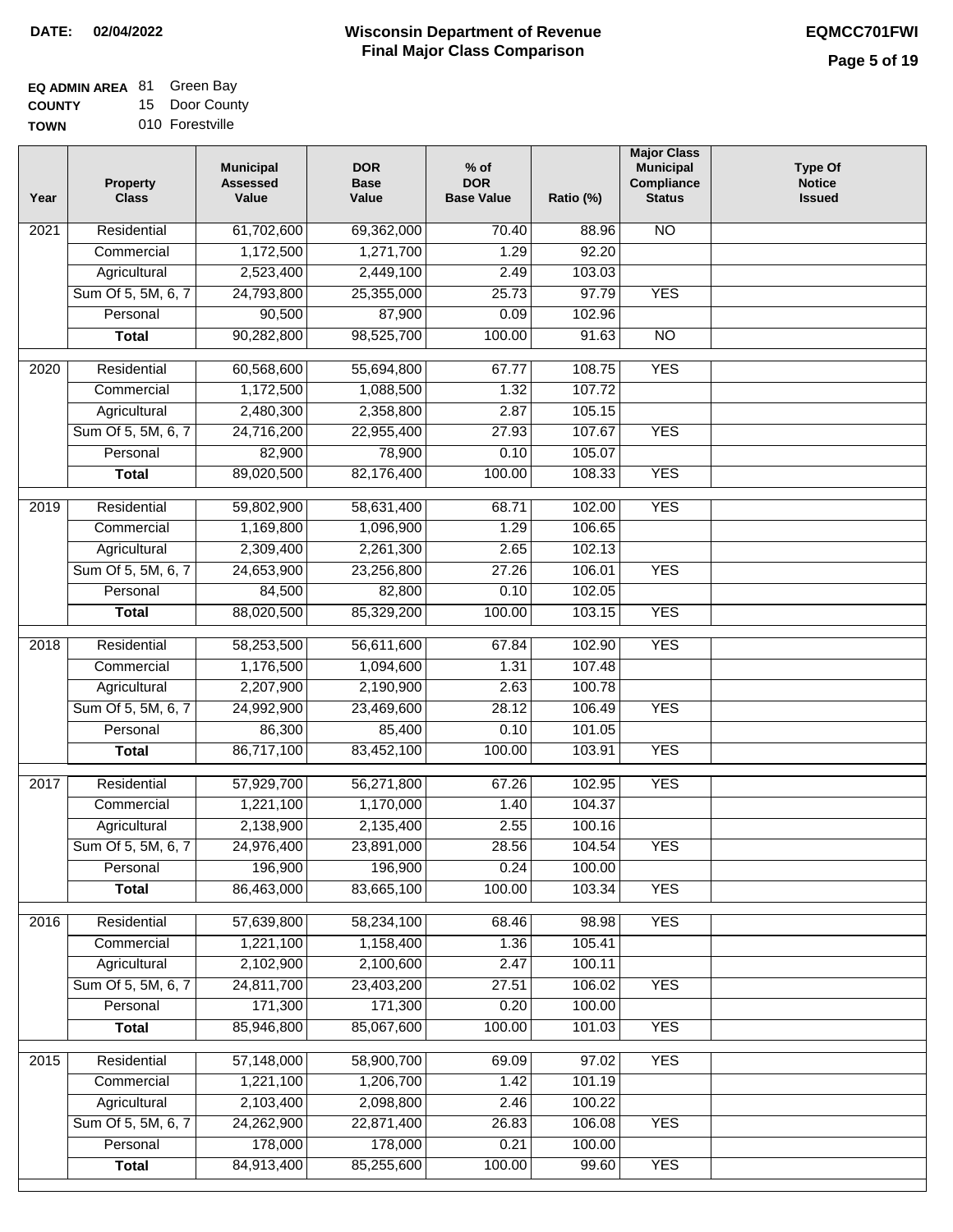| <b>EQ ADMIN AREA 81 Green Bay</b> |                |
|-----------------------------------|----------------|
| <b>COUNTY</b>                     | 15 Door County |

**TOWN** 012 Gardner

| Year              | <b>Property</b><br><b>Class</b> | <b>Municipal</b><br><b>Assessed</b><br>Value | <b>DOR</b><br><b>Base</b><br>Value | % of<br><b>DOR</b><br><b>Base Value</b> | Ratio (%) | <b>Major Class</b><br><b>Municipal</b><br>Compliance<br><b>Status</b> | <b>Type Of</b><br><b>Notice</b><br><b>Issued</b> |
|-------------------|---------------------------------|----------------------------------------------|------------------------------------|-----------------------------------------|-----------|-----------------------------------------------------------------------|--------------------------------------------------|
| $\overline{202}1$ | Residential                     | 216,790,400                                  | 253,082,400                        | 88.44                                   | 85.66     | $\overline{NO}$                                                       |                                                  |
|                   | Commercial                      | 10,308,100                                   | 10,541,100                         | 3.68                                    | 97.79     |                                                                       |                                                  |
|                   | Agricultural                    | 1,691,500                                    | 1,781,000                          | 0.62                                    | 94.97     |                                                                       |                                                  |
|                   | Sum Of 5, 5M, 6, 7              | 18,916,700                                   | 20,234,000                         | 7.07                                    | 93.49     |                                                                       |                                                  |
|                   | Personal                        | 468,800                                      | 509,600                            | 0.18                                    | 91.99     |                                                                       |                                                  |
|                   | <b>Total</b>                    | 248,175,500                                  | 286,148,100                        | 100.00                                  | 86.73     | $\overline{NO}$                                                       |                                                  |
| $\overline{2020}$ | Residential                     | 214,651,400                                  | 235,673,200                        | 88.89                                   | 91.08     | <b>YES</b>                                                            |                                                  |
|                   | Commercial                      | 10,336,100                                   | 9,736,800                          | 3.67                                    | 106.15    |                                                                       |                                                  |
|                   | Agricultural                    | 1,703,800                                    | 1,703,200                          | 0.64                                    | 100.04    |                                                                       |                                                  |
|                   | Sum Of 5, 5M, 6, 7              | 18,585,600                                   | 17,520,100                         | 6.61                                    | 106.08    |                                                                       |                                                  |
|                   | Personal                        | 474,000                                      | 499,000                            | 0.19                                    | 94.99     |                                                                       |                                                  |
|                   | <b>Total</b>                    | 245,750,900                                  | 265, 132, 300                      | 100.00                                  | 92.69     | <b>YES</b>                                                            |                                                  |
| 2019              | Residential                     | 210,689,700                                  | 222,997,500                        | 88.49                                   | 94.48     | <b>YES</b>                                                            |                                                  |
|                   | Commercial                      | 10,434,400                                   | 9,879,800                          | 3.92                                    | 105.61    |                                                                       |                                                  |
|                   | Agricultural                    | 1,491,200                                    | 1,639,800                          | 0.65                                    | 90.94     |                                                                       |                                                  |
|                   | Sum Of 5, 5M, 6, 7              | 18,523,900                                   | 17,259,000                         | 6.85                                    | 107.33    |                                                                       |                                                  |
|                   | Personal                        | 235,000                                      | 239,300                            | 0.09                                    | 98.20     |                                                                       |                                                  |
|                   | <b>Total</b>                    | 241,374,200                                  | 252,015,400                        | 100.00                                  | 95.78     | <b>YES</b>                                                            |                                                  |
|                   | Residential                     |                                              |                                    |                                         | 97.20     | <b>YES</b>                                                            |                                                  |
| 2018              | Commercial                      | 205,426,500<br>10,703,700                    | 211,349,000<br>10,326,000          | 87.73<br>4.29                           | 103.66    |                                                                       |                                                  |
|                   | Agricultural                    | 1,492,200                                    | 1,597,200                          | 0.66                                    | 93.43     |                                                                       |                                                  |
|                   | Sum Of 5, 5M, 6, 7              | 18,694,400                                   | 17,380,700                         | 7.21                                    | 107.56    |                                                                       |                                                  |
|                   | Personal                        | 256,400                                      | 256,400                            | 0.11                                    | 100.00    |                                                                       |                                                  |
|                   | <b>Total</b>                    | 236,573,200                                  | 240,909,300                        | 100.00                                  | 98.20     | <b>YES</b>                                                            |                                                  |
|                   |                                 |                                              |                                    |                                         |           |                                                                       |                                                  |
| 2017              | Residential                     | 203,648,100                                  | 201,369,200                        | 87.28                                   | 101.13    | <b>YES</b>                                                            |                                                  |
|                   | Commercial                      | 10,370,500                                   | 10,020,300                         | 4.34                                    | 103.49    |                                                                       |                                                  |
|                   | Agricultural                    | 1,492,700                                    | 1,558,500                          | 0.68                                    | 95.78     |                                                                       |                                                  |
|                   | Sum Of 5, 5M, 6, 7              | 18,655,500                                   | 17,399,800                         | 7.54                                    | 107.22    |                                                                       |                                                  |
|                   | Personal                        | 369,100                                      | 361,800                            | 0.16                                    | 102.02    |                                                                       |                                                  |
|                   | <b>Total</b>                    | 234,535,900                                  | 230,709,600                        | 100.00                                  | 101.66    | <b>YES</b>                                                            |                                                  |
| 2016              | Residential                     | 202,156,600                                  | 188,523,200                        | 86.60                                   | 107.23    | <b>YES</b>                                                            |                                                  |
|                   | Commercial                      | 10,315,100                                   | 9,401,900                          | 4.32                                    | 109.71    |                                                                       |                                                  |
|                   | Agricultural                    | 1,493,400                                    | 1,534,000                          | 0.70                                    | 97.35     |                                                                       |                                                  |
|                   | Sum Of 5, 5M, 6, 7              | 18,472,300                                   | 17,840,400                         | 8.20                                    | 103.54    |                                                                       |                                                  |
|                   | Personal                        | 426,100                                      | 397,400                            | 0.18                                    | 107.22    |                                                                       |                                                  |
|                   | <b>Total</b>                    | 232,863,500                                  | 217,696,900                        | 100.00                                  | 106.97    | <b>YES</b>                                                            |                                                  |
| 2015              | Residential                     | 200,042,400                                  | 186,908,800                        | 86.70                                   | 107.03    | <b>YES</b>                                                            |                                                  |
|                   | Commercial                      | 10,600,800                                   | 9,898,100                          | 4.59                                    | 107.10    |                                                                       |                                                  |
|                   | Agricultural                    | 1,488,500                                    | 1,511,200                          | 0.70                                    | 98.50     |                                                                       |                                                  |
|                   | Sum Of 5, 5M, 6, 7              | 18,509,500                                   | 16,795,800                         | 7.79                                    | 110.20    | $\overline{NO}$                                                       |                                                  |
|                   | Personal                        | 498,800                                      | 475,100                            | 0.22                                    | 104.99    |                                                                       |                                                  |
|                   | <b>Total</b>                    | 231,140,000                                  | 215,589,000                        | 100.00                                  | 107.21    | N <sub>O</sub>                                                        |                                                  |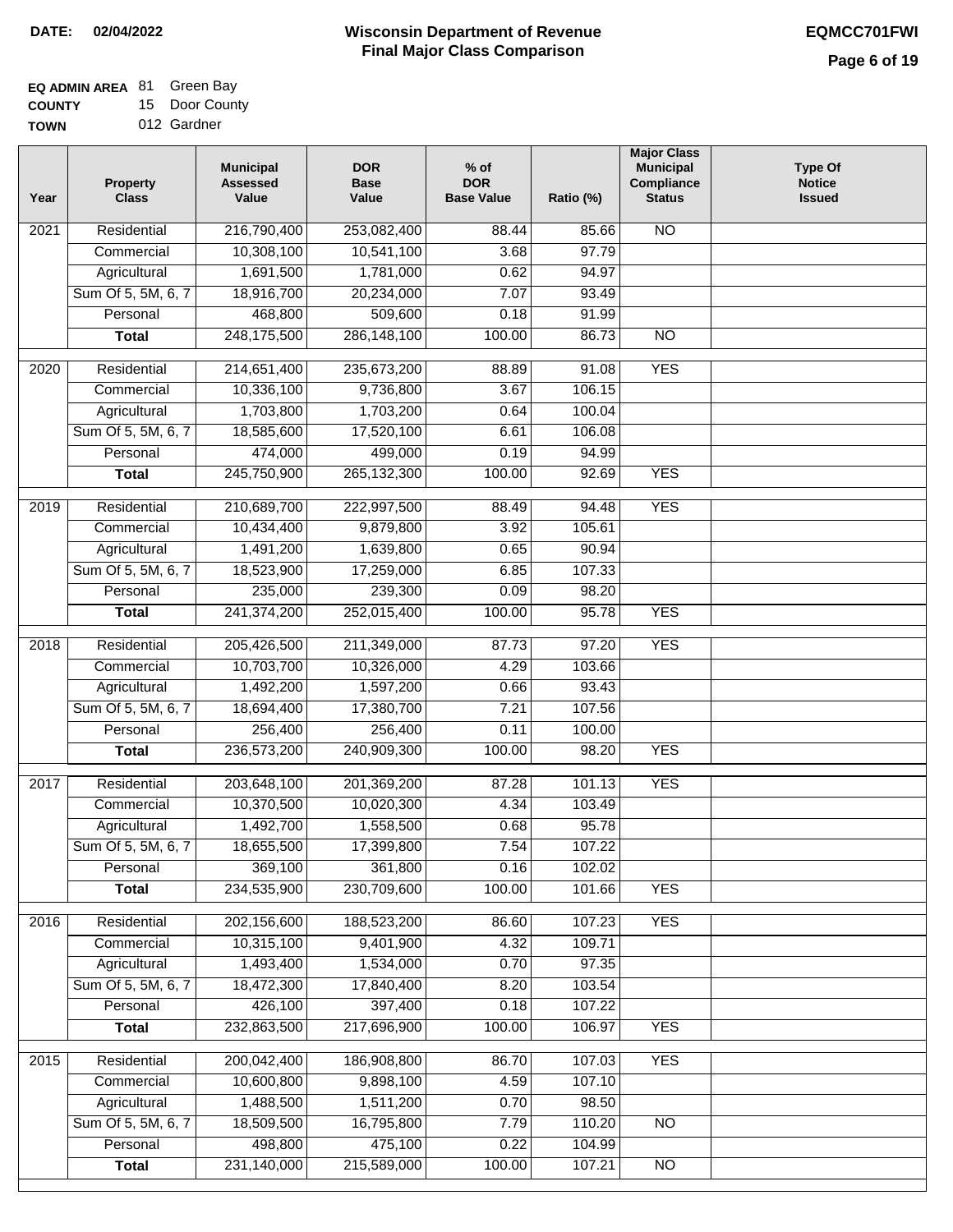| <b>EQ ADMIN AREA 81 Green Bay</b> |                |
|-----------------------------------|----------------|
| <b>COUNTY</b>                     | 15 Door County |

**TOWN** 014 Gibraltar

| 2021              | <b>Property</b><br><b>Class</b> | <b>Municipal</b><br><b>Assessed</b><br>Value | <b>DOR</b><br><b>Base</b><br>Value | $%$ of<br><b>DOR</b><br><b>Base Value</b> | Ratio (%) | <b>Municipal</b><br>Compliance<br><b>Status</b> | <b>Type Of</b><br><b>Notice</b><br><b>Issued</b> |
|-------------------|---------------------------------|----------------------------------------------|------------------------------------|-------------------------------------------|-----------|-------------------------------------------------|--------------------------------------------------|
|                   | Residential                     | 657,291,600                                  | 789,409,400                        | 87.26                                     | 83.26     | $\overline{NO}$                                 |                                                  |
|                   | Commercial                      | 94,334,100                                   | 104,267,500                        | 11.53                                     | 90.47     | <b>YES</b>                                      |                                                  |
|                   | Agricultural                    | 404,800                                      | 459,200                            | 0.05                                      | 88.15     |                                                 |                                                  |
|                   | Sum Of 5, 5M, 6, 7              | 6,228,800                                    | 5,931,200                          | 0.66                                      | 105.02    |                                                 |                                                  |
|                   | Personal                        | 4,029,400                                    | 4,578,900                          | 0.51                                      | 88.00     |                                                 |                                                  |
|                   | <b>Total</b>                    | 762,288,700                                  | 904,646,200                        | 100.00                                    | 84.26     | $\overline{NO}$                                 |                                                  |
| 2020              | Residential                     | 649,767,900                                  | 693,802,500                        | 86.78                                     | 93.65     | <b>YES</b>                                      |                                                  |
|                   | Commercial                      | 94,306,300                                   | 95,904,800                         | 12.00                                     | 98.33     | <b>YES</b>                                      |                                                  |
|                   | Agricultural                    | 403,200                                      | 438,300                            | 0.05                                      | 91.99     |                                                 |                                                  |
|                   | Sum Of 5, 5M, 6, 7              | 5,909,500                                    | 4,854,000                          | 0.61                                      | 121.74    |                                                 |                                                  |
|                   | Personal                        | 4,168,000                                    | 4,530,400                          | 0.57                                      | 92.00     |                                                 |                                                  |
|                   | <b>Total</b>                    | 754,554,900                                  | 799,530,000                        | 100.00                                    | 94.37     | <b>YES</b>                                      |                                                  |
|                   |                                 |                                              |                                    |                                           |           |                                                 |                                                  |
| 2019              | Residential                     | 644,315,000                                  | 666,820,400                        | 87.59                                     | 96.62     | <b>YES</b>                                      |                                                  |
|                   | Commercial                      | 91,075,200                                   | 84,937,700                         | 11.16                                     | 107.23    | <b>YES</b>                                      |                                                  |
|                   | Agricultural                    | 408,500                                      | 416,500                            | 0.05                                      | 98.08     |                                                 |                                                  |
|                   | Sum Of 5, 5M, 6, 7              | 5,842,900                                    | 4,770,600                          | 0.63                                      | 122.48    |                                                 |                                                  |
|                   | Personal                        | 4,299,300                                    | 4,387,000                          | 0.58                                      | 98.00     |                                                 |                                                  |
|                   | <b>Total</b>                    | 745,940,900                                  | 761,332,200                        | 100.00                                    | 97.98     | <b>YES</b>                                      |                                                  |
| $\overline{2018}$ | Residential                     | 638,591,200                                  | 659,459,900                        | 87.36                                     | 96.84     | <b>YES</b>                                      |                                                  |
|                   | Commercial                      | 90,517,500                                   | 85,937,100                         | 11.38                                     | 105.33    | <b>YES</b>                                      |                                                  |
|                   | Agricultural                    | 410,200                                      | 409,500                            | 0.05                                      | 100.17    |                                                 |                                                  |
|                   | Sum Of 5, 5M, 6, 7              | 5,904,300                                    | 4,699,500                          | 0.62                                      | 125.64    |                                                 |                                                  |
|                   | Personal                        | 4,380,000                                    | 4,380,000                          | 0.58                                      | 100.00    |                                                 |                                                  |
|                   | <b>Total</b>                    | 739,803,200                                  | 754,886,000                        | 100.00                                    | 98.00     | <b>YES</b>                                      |                                                  |
| 2017              | Residential                     | 636,260,700                                  | 636,887,100                        | 87.23                                     | 99.90     | <b>YES</b>                                      |                                                  |
|                   | Commercial                      | 89,885,800                                   | 82,676,800                         | 11.32                                     | 108.72    | <b>YES</b>                                      |                                                  |
|                   | Agricultural                    | 390,700                                      | 390,600                            | 0.05                                      | 100.03    |                                                 |                                                  |
|                   | Sum Of 5, 5M, 6, 7              | 6,001,400                                    | 4,701,600                          | 0.64                                      | 127.65    |                                                 |                                                  |
|                   | Personal                        | 5,432,100                                    | 5,432,100                          | 0.74                                      | 100.00    |                                                 |                                                  |
|                   | <b>Total</b>                    | 737,970,700                                  | 730,088,200                        | 100.00                                    | 101.08    | <b>YES</b>                                      |                                                  |
| 2016              | Residential                     | 634,171,800                                  | 650,304,800                        | 87.65                                     | 97.52     | <b>YES</b>                                      |                                                  |
|                   | Commercial                      | 89,319,700                                   | 81,278,400                         | 10.95                                     | 109.89    | <b>YES</b>                                      |                                                  |
|                   | Agricultural                    | 385,500                                      | 385,800                            | 0.05                                      | 99.92     |                                                 |                                                  |
|                   | Sum Of 5, 5M, 6, 7              | 5,851,900                                    | 4,547,800                          | 0.61                                      | 128.68    |                                                 |                                                  |
|                   | Personal                        | 5,454,100                                    | 5,454,100                          | 0.74                                      | 100.00    |                                                 |                                                  |
|                   | <b>Total</b>                    | 735,183,000                                  | 741,970,900                        | 100.00                                    | 99.09     | <b>YES</b>                                      |                                                  |
| $\overline{2015}$ | Residential                     | 633,322,700                                  | 632,863,900                        | 86.97                                     | 100.07    | <b>YES</b>                                      |                                                  |
|                   | Commercial                      | 89,923,300                                   | 84,224,300                         | 11.57                                     | 106.77    | <b>YES</b>                                      |                                                  |
|                   | Agricultural                    | 381,500                                      | 380,500                            | 0.05                                      | 100.26    |                                                 |                                                  |
|                   | Sum Of 5, 5M, 6, 7              | 5,761,200                                    | 4,453,400                          | 0.61                                      | 129.37    |                                                 |                                                  |
|                   | Personal                        | 5,740,400                                    | 5,740,400                          | 0.79                                      | 100.00    |                                                 |                                                  |
|                   | <b>Total</b>                    | 735,129,100                                  | 727,662,500                        | 100.00                                    | 101.03    | <b>YES</b>                                      |                                                  |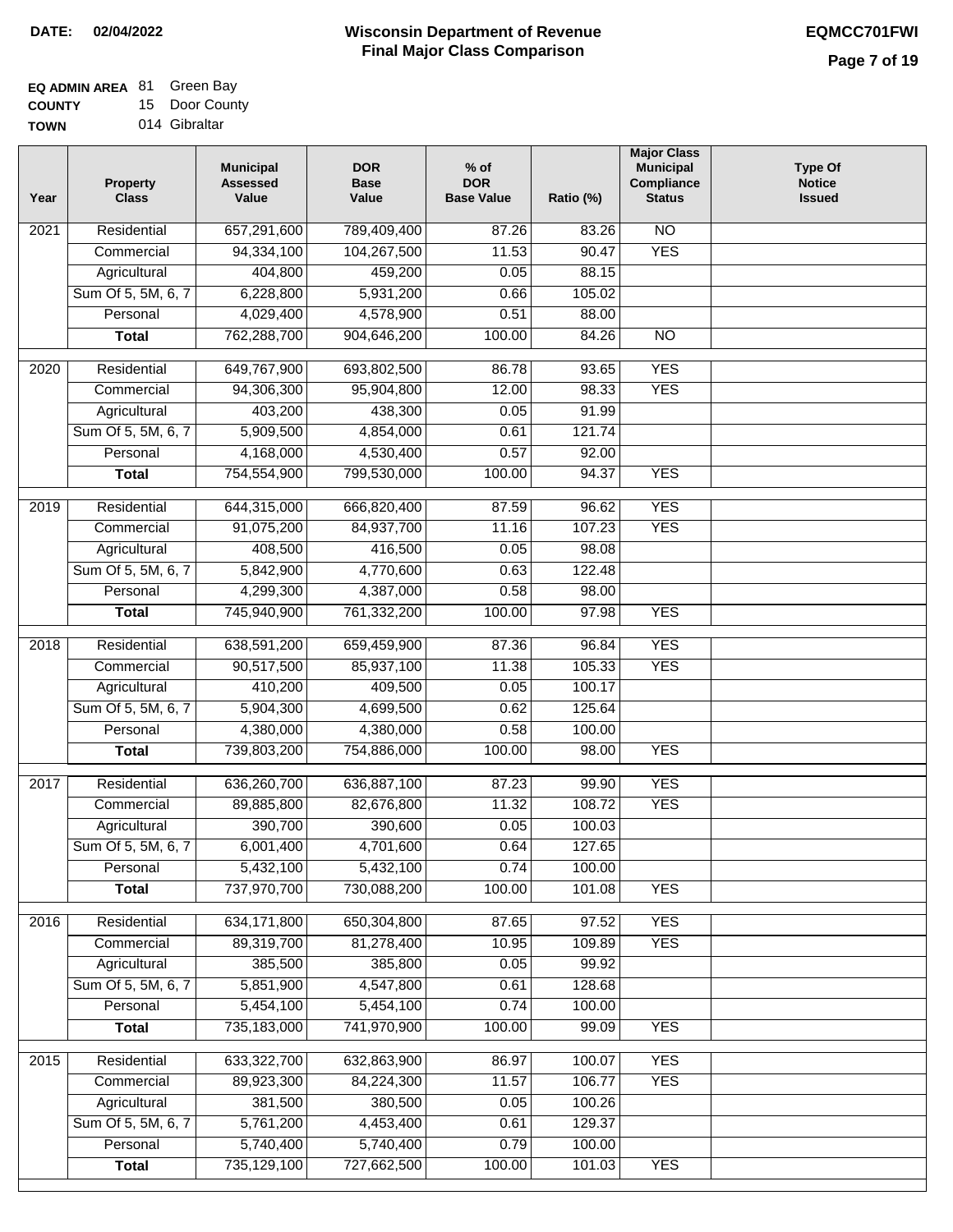| <b>EQ ADMIN AREA 81 Green Bay</b> |                 |
|-----------------------------------|-----------------|
| <b>COUNTY</b>                     | 15 Door County  |
| <b>TOWN</b>                       | 016 Jacksonport |

| Year              | <b>Property</b><br><b>Class</b> | <b>Municipal</b><br><b>Assessed</b><br>Value | <b>DOR</b><br><b>Base</b><br>Value | $%$ of<br><b>DOR</b><br><b>Base Value</b> | Ratio (%) | <b>Major Class</b><br><b>Municipal</b><br>Compliance<br><b>Status</b> | <b>Type Of</b><br><b>Notice</b><br><b>Issued</b> |
|-------------------|---------------------------------|----------------------------------------------|------------------------------------|-------------------------------------------|-----------|-----------------------------------------------------------------------|--------------------------------------------------|
| $\overline{202}1$ | Residential                     | 269,712,300                                  | 297,010,400                        | 91.11                                     | 90.81     | <b>YES</b>                                                            |                                                  |
|                   | Commercial                      | 6,575,800                                    | 6,796,300                          | 2.08                                      | 96.76     |                                                                       |                                                  |
|                   | Agricultural                    | 1,600,900                                    | 1,600,400                          | 0.49                                      | 100.03    |                                                                       |                                                  |
|                   | Sum Of 5, 5M, 6, 7              | 20,106,500                                   | 20,324,300                         | 6.23                                      | 98.93     |                                                                       |                                                  |
|                   | Personal                        | 264,500                                      | 264,500                            | 0.08                                      | 100.00    |                                                                       |                                                  |
|                   | <b>Total</b>                    | 298,260,000                                  | 325,995,900                        | 100.00                                    | 91.49     | <b>YES</b>                                                            |                                                  |
| 2020              | Residential                     | 267,473,600                                  | 277,443,000                        | 91.26                                     | 96.41     | <b>YES</b>                                                            |                                                  |
|                   | Commercial                      | 6,503,700                                    | 6,151,500                          | 2.02                                      | 105.73    |                                                                       |                                                  |
|                   | Agricultural                    | 1,546,200                                    | 1,546,300                          | 0.51                                      | 99.99     |                                                                       |                                                  |
|                   | Sum Of 5, 5M, 6, 7              | 20,075,400                                   | 18,609,000                         | 6.12                                      | 107.88    |                                                                       |                                                  |
|                   | Personal                        | 279,520                                      | 279,500                            | 0.09                                      | 100.01    |                                                                       |                                                  |
|                   | <b>Total</b>                    | 295,878,420                                  | 304,029,300                        | 100.00                                    | 97.32     | <b>YES</b>                                                            |                                                  |
| 2019              | Residential                     | 265,004,300                                  | 264,255,200                        | 90.92                                     | 100.28    | <b>YES</b>                                                            |                                                  |
|                   | Commercial                      | 6,502,800                                    | 5,914,100                          | 2.03                                      | 109.95    |                                                                       |                                                  |
|                   | Agricultural                    | 1,448,300                                    | 1,489,200                          | 0.51                                      | 97.25     |                                                                       |                                                  |
|                   | Sum Of 5, 5M, 6, 7              | 20,021,000                                   | 18,720,600                         | 6.44                                      | 106.95    |                                                                       |                                                  |
|                   | Personal                        | 267,870                                      | 267,800                            | 0.09                                      | 100.03    |                                                                       |                                                  |
|                   | <b>Total</b>                    | 293,244,270                                  | 290,646,900                        | 100.00                                    | 100.89    | <b>YES</b>                                                            |                                                  |
|                   |                                 |                                              |                                    |                                           |           |                                                                       |                                                  |
| 2018              | Residential                     | 262,286,700                                  | 251,390,000                        | 90.66                                     | 104.33    | <b>YES</b>                                                            |                                                  |
|                   | Commercial                      | 6,370,800                                    | 5,668,700                          | 2.04                                      | 112.39    |                                                                       |                                                  |
|                   | Agricultural                    | 1,449,700                                    | 1,448,600                          | 0.52                                      | 100.08    |                                                                       |                                                  |
|                   | Sum Of 5, 5M, 6, 7              | 19,832,100                                   | 18,570,900                         | 6.70                                      | 106.79    |                                                                       |                                                  |
|                   | Personal                        | 227,410                                      | 223,000                            | 0.08                                      | 101.98    |                                                                       |                                                  |
|                   | <b>Total</b>                    | 290,166,710                                  | 277,301,200                        | 100.00                                    | 104.64    | <b>YES</b>                                                            |                                                  |
| 2017              | Residential                     | 259,785,600                                  | 256,713,900                        | 91.15                                     | 101.20    | <b>YES</b>                                                            |                                                  |
|                   | Commercial                      | 6,370,800                                    | 5,503,600                          | 1.95                                      | 115.76    |                                                                       |                                                  |
|                   | Agricultural                    | 1,416,700                                    | 1,416,300                          | 0.50                                      | 100.03    |                                                                       |                                                  |
|                   | Sum Of 5, 5M, 6, 7              | 19,305,800                                   | 17,298,500                         | 6.14                                      | 111.60    |                                                                       |                                                  |
|                   | Personal                        | 702,290                                      | 702,300                            | 0.25                                      | 100.00    |                                                                       |                                                  |
|                   | <b>Total</b>                    | 287,581,190                                  | 281,634,600                        | 100.00                                    | 102.11    | <b>YES</b>                                                            |                                                  |
| 2016              | Residential                     | 256,819,100                                  | 253,665,000                        | 91.10                                     | 101.24    | <b>YES</b>                                                            |                                                  |
|                   | Commercial                      | 6,363,600                                    | 5,496,400                          | 1.97                                      | 115.78    |                                                                       |                                                  |
|                   | Agricultural                    | 1,386,100                                    | 1,396,600                          | 0.50                                      | 99.25     |                                                                       |                                                  |
|                   | Sum Of 5, 5M, 6, 7              | 19,329,400                                   | 17,267,400                         | 6.20                                      | 111.94    |                                                                       |                                                  |
|                   | Personal                        | 654,770                                      | 623,500                            | 0.22                                      | 105.02    |                                                                       |                                                  |
|                   | <b>Total</b>                    | 284,552,970                                  | 278,448,900                        | 100.00                                    | 102.19    | <b>YES</b>                                                            |                                                  |
| 2015              | Residential                     | 255,093,100                                  | 242,413,800                        | 90.51                                     | 105.23    | <b>YES</b>                                                            |                                                  |
|                   | Commercial                      | 6,353,100                                    | 5,715,000                          | 2.13                                      | 111.17    |                                                                       |                                                  |
|                   | Agricultural                    | 1,439,200                                    | 1,382,600                          | 0.52                                      | 104.09    |                                                                       |                                                  |
|                   | Sum Of 5, 5M, 6, 7              | 19,433,900                                   | 17,681,000                         | 6.60                                      | 109.91    | <b>YES</b>                                                            |                                                  |
|                   | Personal                        | 650,370                                      | 650,400                            | 0.24                                      | 100.00    |                                                                       |                                                  |
|                   | <b>Total</b>                    | 282,969,670                                  | 267,842,800                        | 100.00                                    | 105.65    | <b>YES</b>                                                            |                                                  |
|                   |                                 |                                              |                                    |                                           |           |                                                                       |                                                  |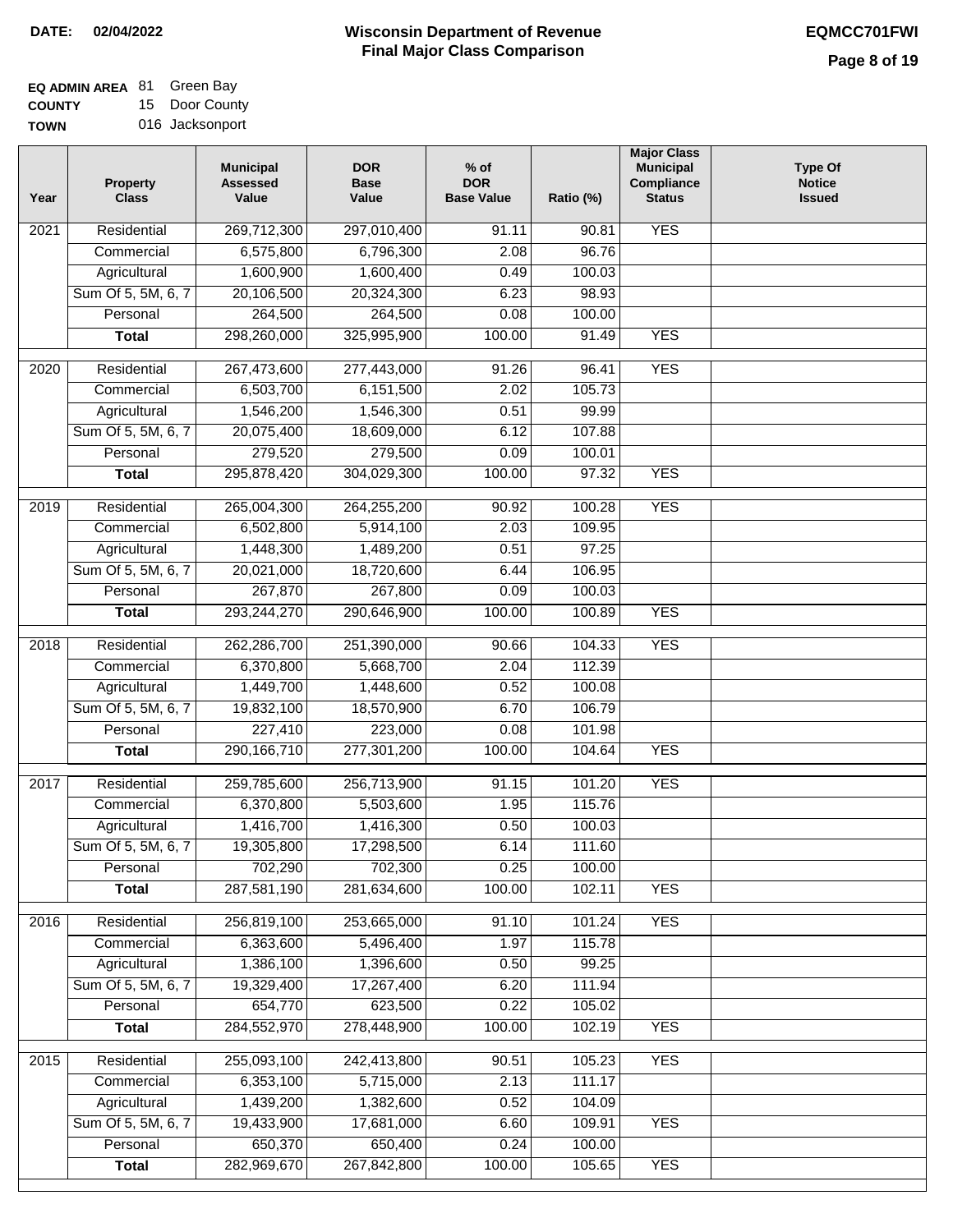| <b>EQ ADMIN AREA 81 Green Bay</b> |                   |
|-----------------------------------|-------------------|
| <b>COUNTY</b>                     | 15 Door County    |
| <b>TOWN</b>                       | 018 Liberty Grove |

| Year              | <b>Property</b><br><b>Class</b> | <b>Municipal</b><br><b>Assessed</b><br>Value | <b>DOR</b><br><b>Base</b><br>Value | $%$ of<br><b>DOR</b><br><b>Base Value</b> | Ratio (%) | <b>Major Class</b><br><b>Municipal</b><br>Compliance<br><b>Status</b> | <b>Type Of</b><br><b>Notice</b><br><b>Issued</b> |
|-------------------|---------------------------------|----------------------------------------------|------------------------------------|-------------------------------------------|-----------|-----------------------------------------------------------------------|--------------------------------------------------|
| $\overline{202}1$ | Residential                     | 913,407,500                                  | 944,892,900                        | 91.47                                     | 96.67     | <b>YES</b>                                                            |                                                  |
|                   | Commercial                      | 65,458,600                                   | 70,497,500                         | 6.82                                      | 92.85     |                                                                       |                                                  |
|                   | Agricultural                    | 819,200                                      | 843,400                            | 0.08                                      | 97.13     |                                                                       |                                                  |
|                   | Sum Of 5, 5M, 6, 7              | 13,930,600                                   | 15,277,600                         | 1.48                                      | 91.18     |                                                                       |                                                  |
|                   | Personal                        | 1,446,700                                    | 1,491,500                          | 0.14                                      | 97.00     |                                                                       |                                                  |
|                   | <b>Total</b>                    | 995,062,600                                  | 1,033,002,900                      | 100.00                                    | 96.33     | <b>YES</b>                                                            |                                                  |
| $\overline{2020}$ | Residential                     | 904,354,700                                  | 906,416,200                        | 91.89                                     | 99.77     | <b>YES</b>                                                            |                                                  |
|                   | Commercial                      | 65,240,700                                   | 63,381,400                         | 6.43                                      | 102.93    |                                                                       |                                                  |
|                   | Agricultural                    | 830,200                                      | 814,600                            | 0.08                                      | 101.92    |                                                                       |                                                  |
|                   | Sum Of 5, 5M, 6, 7              | 13,662,000                                   | 14,047,900                         | 1.42                                      | 97.25     |                                                                       |                                                  |
|                   | Personal                        | 1,753,400                                    | 1,719,000                          | 0.17                                      | 102.00    |                                                                       |                                                  |
|                   | <b>Total</b>                    | 985,841,000                                  | 986,379,100                        | 100.00                                    | 99.95     | <b>YES</b>                                                            |                                                  |
| 2019              | Residential                     | 900,346,300                                  | 884,003,700                        | 91.57                                     | 101.85    | <b>YES</b>                                                            |                                                  |
|                   | Commercial                      | 66,060,600                                   | 64,975,000                         | 6.73                                      | 101.67    |                                                                       |                                                  |
|                   | Agricultural                    | 816,800                                      | 776,700                            | 0.08                                      | 105.16    |                                                                       |                                                  |
|                   | Sum Of 5, 5M, 6, 7              | 13,722,100                                   | 13,875,300                         | 1.44                                      | 98.90     |                                                                       |                                                  |
|                   | Personal                        | 1,820,900                                    | 1,734,200                          | 0.18                                      | 105.00    |                                                                       |                                                  |
|                   | <b>Total</b>                    | 982,766,700                                  | 965,364,900                        | 100.00                                    | 101.80    | <b>YES</b>                                                            |                                                  |
| 2018              | Residential                     | 894,081,200                                  | 851,838,600                        | 91.47                                     | 104.96    | <b>YES</b>                                                            |                                                  |
|                   | Commercial                      | 66,355,900                                   | 63,656,600                         | 6.84                                      | 104.24    |                                                                       |                                                  |
|                   | Agricultural                    | 817,400                                      | 755,500                            | 0.08                                      | 108.19    |                                                                       |                                                  |
|                   | Sum Of 5, 5M, 6, 7              | 13,667,200                                   | 13,309,100                         | 1.43                                      | 102.69    |                                                                       |                                                  |
|                   | Personal                        | 1,856,800                                    | 1,719,300                          | 0.18                                      | 108.00    |                                                                       |                                                  |
|                   | <b>Total</b>                    | 976,778,500                                  | 931,279,100                        | 100.00                                    | 104.89    | <b>YES</b>                                                            |                                                  |
| 2017              | Residential                     | 891,878,600                                  | 835,643,900                        | 91.40                                     | 106.73    | <b>YES</b>                                                            |                                                  |
|                   | Commercial                      | 66,446,800                                   | 61,509,700                         | 6.73                                      | 108.03    |                                                                       |                                                  |
|                   | Agricultural                    | 793,600                                      | 734,000                            | 0.08                                      | 108.12    |                                                                       |                                                  |
|                   | Sum Of 5, 5M, 6, 7              | 13,065,400                                   | 12,683,100                         | 1.39                                      | 103.01    |                                                                       |                                                  |
|                   | Personal                        | 4,046,700                                    | 3,747,000                          | 0.41                                      | 108.00    |                                                                       |                                                  |
|                   | <b>Total</b>                    | 976,231,100                                  | 914,317,700                        | 100.00                                    | 106.77    | <b>YES</b>                                                            |                                                  |
| 2016              | Residential                     | 888,566,100                                  | 838,370,000                        | 91.54                                     | 105.99    | <b>YES</b>                                                            |                                                  |
|                   | Commercial                      | 65,281,800                                   | 60,399,900                         | 6.59                                      | 108.08    |                                                                       |                                                  |
|                   | Agricultural                    | 758,400                                      | 721,800                            | 0.08                                      | 105.07    |                                                                       |                                                  |
|                   | Sum Of 5, 5M, 6, 7              | 13,044,700                                   | 12,674,200                         | 1.38                                      | 102.92    |                                                                       |                                                  |
|                   | Personal                        | 3,907,400                                    | 3,721,300                          | 0.41                                      | 105.00    |                                                                       |                                                  |
|                   | <b>Total</b>                    | 971,558,400                                  | 915,887,200                        | 100.00                                    | 106.08    | <b>YES</b>                                                            |                                                  |
| 2015              | Residential                     | 942,508,800                                  | 848,697,400                        | 91.39                                     | 111.05    | <b>NO</b>                                                             |                                                  |
|                   | Commercial                      | 65,867,100                                   | 62,726,200                         | 6.75                                      | 105.01    | <b>YES</b>                                                            |                                                  |
|                   | Agricultural                    | 806,700                                      | 769,900                            | 0.08                                      | 104.78    |                                                                       |                                                  |
|                   | Sum Of 5, 5M, 6, 7              | 13,116,900                                   | 12,522,500                         | 1.35                                      | 104.75    |                                                                       |                                                  |
|                   | Personal                        | 4,112,700                                    | 3,916,700                          | 0.42                                      | 105.00    |                                                                       |                                                  |
|                   | <b>Total</b>                    | 1,026,412,200                                | 928,632,700                        | 100.00                                    | 110.53    | NO                                                                    |                                                  |
|                   |                                 |                                              |                                    |                                           |           |                                                                       |                                                  |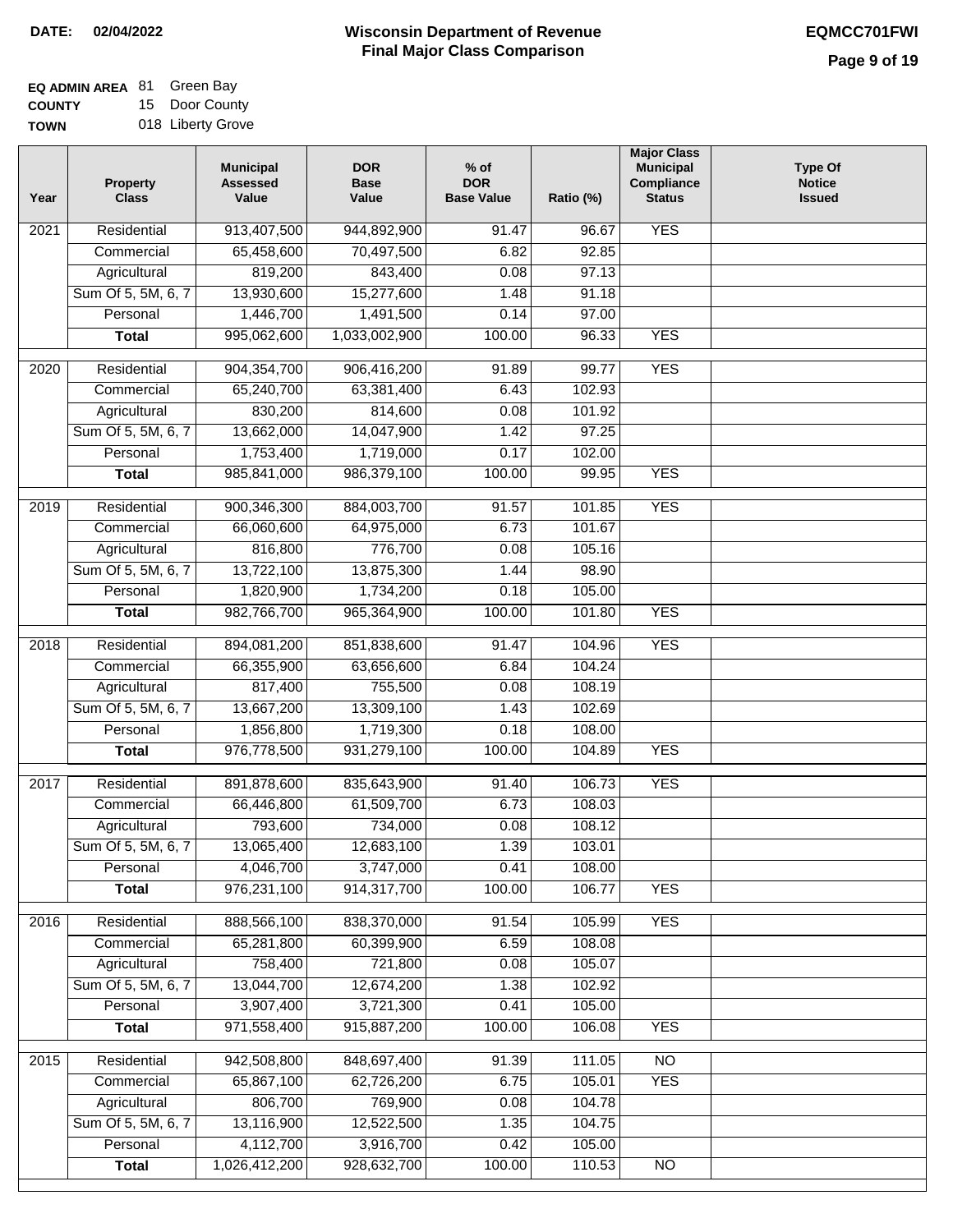| EQ ADMIN AREA 81 Green Bay |                |
|----------------------------|----------------|
| <b>COUNTY</b>              | 15 Door County |
| <b>TOWN</b>                | 020 Nasewaupee |

| Year              | Property<br><b>Class</b>       | <b>Municipal</b><br><b>Assessed</b><br>Value | <b>DOR</b><br><b>Base</b><br>Value | $%$ of<br><b>DOR</b><br><b>Base Value</b> | Ratio (%)       | <b>Major Class</b><br><b>Municipal</b><br>Compliance<br><b>Status</b> | <b>Type Of</b><br><b>Notice</b><br><b>Issued</b> |
|-------------------|--------------------------------|----------------------------------------------|------------------------------------|-------------------------------------------|-----------------|-----------------------------------------------------------------------|--------------------------------------------------|
| 2021              | Residential                    | 315,984,700                                  | 394,263,800                        | 82.60                                     | 80.15           | <b>NO</b>                                                             |                                                  |
|                   | Commercial                     | 39,062,700                                   | 44,562,000                         | 9.34                                      | 87.66           |                                                                       |                                                  |
|                   | Agricultural                   | 2,082,200                                    | 2,081,000                          | 0.44                                      | 100.06          |                                                                       |                                                  |
|                   | Sum Of 5, 5M, 6, 7             | 29,491,800                                   | 33,979,800                         | 7.12                                      | 86.79           |                                                                       |                                                  |
|                   | Personal                       | 2,440,900                                    | 2,440,900                          | 0.51                                      | 100.00          |                                                                       |                                                  |
|                   | <b>Total</b>                   | 389,062,300                                  | 477,327,500                        | 100.00                                    | 81.51           | $\overline{NO}$                                                       |                                                  |
| $\overline{2020}$ | Residential                    | 312,880,000                                  | 326,950,200                        | 81.40                                     | 95.70           | <b>YES</b>                                                            |                                                  |
|                   | Commercial                     | 37,852,400                                   | 40,733,700                         | 10.14                                     | 92.93           | <b>YES</b>                                                            |                                                  |
|                   | Agricultural                   | 2,002,400                                    | 2,001,600                          | 0.50                                      | 100.04          |                                                                       |                                                  |
|                   | Sum Of 5, 5M, 6, 7             | 29,117,500                                   | 29,502,900                         | 7.35                                      | 98.69           |                                                                       |                                                  |
|                   | Personal                       | 2,449,300                                    | 2,449,300                          | 0.61                                      | 100.00          |                                                                       |                                                  |
|                   | <b>Total</b>                   | 384, 301, 600                                | 401,637,700                        | 100.00                                    | 95.68           | <b>YES</b>                                                            |                                                  |
|                   |                                |                                              |                                    |                                           |                 |                                                                       |                                                  |
| 2019              | Residential                    | 308,315,800                                  | 316,064,700                        | 81.35                                     | 97.55           | <b>YES</b>                                                            |                                                  |
|                   | Commercial                     | 36,505,900                                   | 38,614,900                         | 9.94                                      | 94.54           |                                                                       |                                                  |
|                   | Agricultural                   | 1,871,200                                    | 1,927,100                          | 0.50                                      | 97.10           |                                                                       |                                                  |
|                   | Sum Of 5, 5M, 6, 7             | 28,950,300                                   | 29,604,000                         | 7.62                                      | 97.79           |                                                                       |                                                  |
|                   | Personal                       | 2,293,300                                    | 2,293,300                          | 0.59                                      | 100.00          |                                                                       |                                                  |
|                   | <b>Total</b>                   | 377,936,500                                  | 388,504,000                        | 100.00                                    | 97.28           | <b>YES</b>                                                            |                                                  |
| 2018              | Residential                    | 304,036,700                                  | 307,715,100                        | 81.51                                     | 98.80           | <b>YES</b>                                                            |                                                  |
|                   | Commercial                     | 35,324,100                                   | 36,346,100                         | 9.63                                      | 97.19           |                                                                       |                                                  |
|                   | Agricultural                   | 1,871,000                                    | 1,870,500                          | 0.50                                      | 100.03          |                                                                       |                                                  |
|                   | Sum Of 5, 5M, 6, 7             | 28,919,800                                   | 29,178,900                         | 7.73                                      | 99.11           |                                                                       |                                                  |
|                   | Personal                       | 2,409,100                                    | 2,409,100                          | 0.64                                      | 100.00          |                                                                       |                                                  |
|                   | <b>Total</b>                   | 372,560,700                                  | 377,519,700                        | 100.00                                    | 98.69           | <b>YES</b>                                                            |                                                  |
| 2017              | Residential                    | 300,407,000                                  | 300,125,700                        | 81.22                                     | 100.09          | <b>YES</b>                                                            |                                                  |
|                   | Commercial                     | 34,580,800                                   | 34,598,400                         | 9.36                                      | 99.95           |                                                                       |                                                  |
|                   | Agricultural                   | 1,823,000                                    | 1,818,900                          | 0.49                                      | 100.23          |                                                                       |                                                  |
|                   | Sum Of 5, 5M, 6, 7             | 28,693,200                                   | 29,317,300                         | 7.93                                      | 97.87           |                                                                       |                                                  |
|                   | Personal                       | 3,655,900                                    | 3,655,900                          | 0.99                                      | 100.00          |                                                                       |                                                  |
|                   | <b>Total</b>                   | 369,159,900                                  | 369,516,200                        | 100.00                                    | 99.90           | <b>YES</b>                                                            |                                                  |
| 2016              | Residential                    | 298,563,700                                  | 295, 135, 200                      | 81.62                                     | 101.16          | <b>YES</b>                                                            |                                                  |
|                   | Commercial                     | 34,112,100                                   | 32,177,800                         | 8.90                                      | 106.01          |                                                                       |                                                  |
|                   | Agricultural                   | 1,769,300                                    | 1,789,000                          | 0.49                                      | 98.90           |                                                                       |                                                  |
|                   | Sum Of 5, 5M, 6, 7             | 28,525,700                                   | 28,934,100                         | 8.00                                      | 98.59           |                                                                       |                                                  |
|                   | Personal                       | 3,644,300                                    | 3,572,800                          | 0.99                                      | 102.00          |                                                                       |                                                  |
|                   | <b>Total</b>                   | 366,615,100                                  | 361,608,900                        | 100.00                                    | 101.38          | <b>YES</b>                                                            |                                                  |
|                   |                                |                                              |                                    |                                           |                 |                                                                       |                                                  |
| 2015              | Residential                    | 297,066,400                                  | 290,766,100                        | 81.23                                     | 102.17          | <b>YES</b>                                                            |                                                  |
|                   | Commercial                     | 33,685,300                                   | 33,088,800                         | 9.24                                      | 101.80          | <b>YES</b>                                                            |                                                  |
|                   | Agricultural                   | 1,749,900                                    | 1,772,100                          | 0.50                                      | 98.75           |                                                                       |                                                  |
|                   | Sum Of 5, 5M, 6, 7<br>Personal | 28,375,300<br>3,650,600                      | 28,688,200                         | 8.01                                      | 98.91<br>100.00 | <b>YES</b>                                                            |                                                  |
|                   | <b>Total</b>                   | 364,527,500                                  | 3,650,600<br>357,965,800           | 1.02<br>100.00                            | 101.83          | <b>YES</b>                                                            |                                                  |
|                   |                                |                                              |                                    |                                           |                 |                                                                       |                                                  |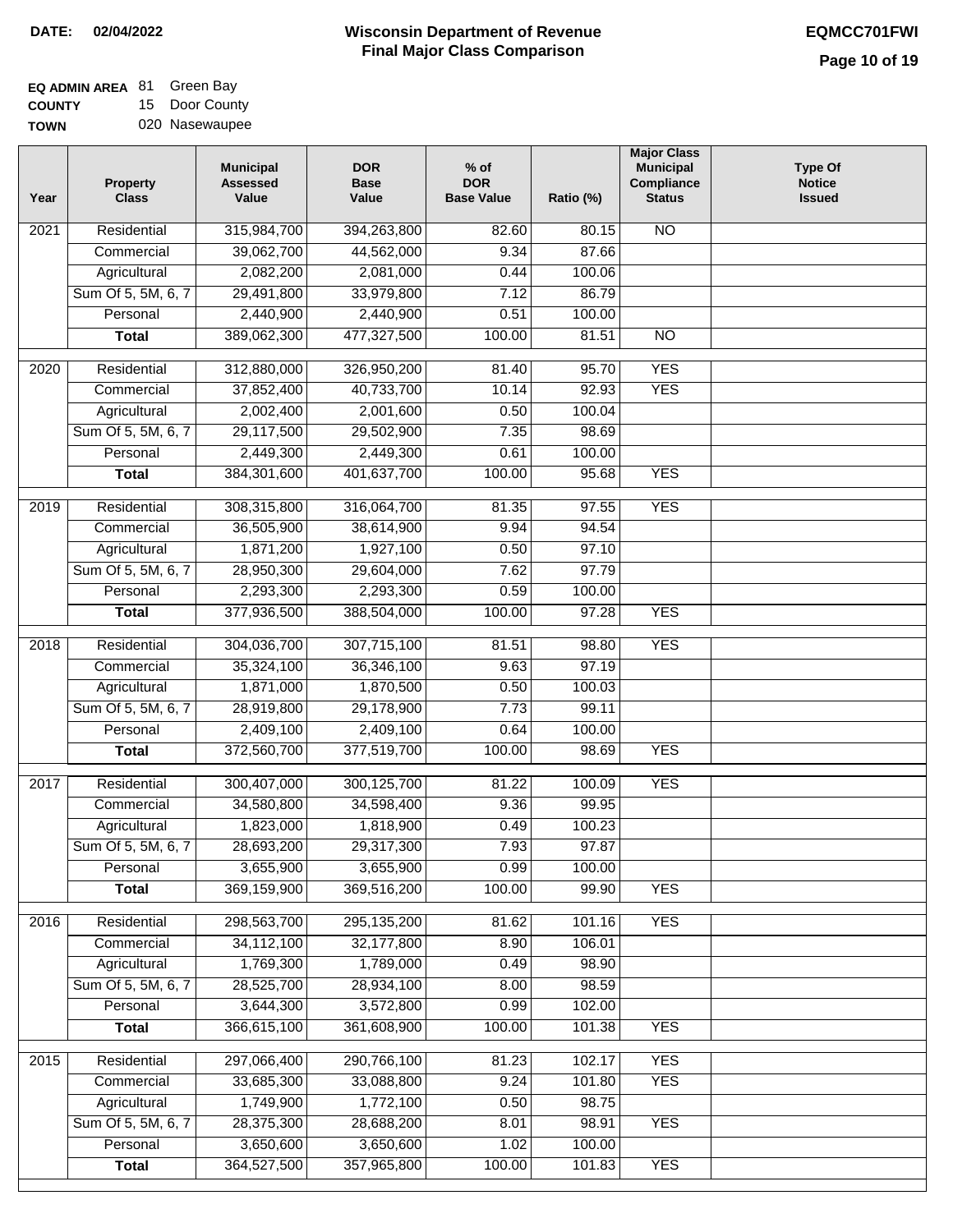# **Wisconsin Department of Revenue DATE: 02/04/2022 EQMCC701FWI Final Major Class Comparison**

| <b>EQ ADMIN AREA 81 Green Bay</b> |                |
|-----------------------------------|----------------|
| <b>COUNTY</b>                     | 15 Door County |
| <b>TOWN</b>                       | 022 Sevastopol |

| Year              | <b>Property</b><br><b>Class</b> | <b>Municipal</b><br><b>Assessed</b><br>Value | <b>DOR</b><br><b>Base</b><br>Value | $%$ of<br><b>DOR</b><br><b>Base Value</b> | Ratio (%) | <b>Major Class</b><br><b>Municipal</b><br>Compliance<br><b>Status</b> | <b>Type Of</b><br><b>Notice</b><br><b>Issued</b> |
|-------------------|---------------------------------|----------------------------------------------|------------------------------------|-------------------------------------------|-----------|-----------------------------------------------------------------------|--------------------------------------------------|
| 2021              | Residential                     | 678,774,400                                  | 821,656,900                        | 92.87                                     | 82.61     | $\overline{NO}$                                                       |                                                  |
|                   | Commercial                      | 21,794,600                                   | 23,834,900                         | 2.69                                      | 91.44     |                                                                       |                                                  |
|                   | Agricultural                    | 2,445,100                                    | 2,814,000                          | 0.32                                      | 86.89     |                                                                       |                                                  |
|                   | Sum Of 5, 5M, 6, 7              | 32,522,100                                   | 35,001,300                         | 3.96                                      | 92.92     |                                                                       |                                                  |
|                   | Personal                        | 1,216,600                                    | 1,398,400                          | 0.16                                      | 87.00     |                                                                       |                                                  |
|                   | <b>Total</b>                    | 736,752,800                                  | 884,705,500                        | 100.00                                    | 83.28     | $\overline{NO}$                                                       |                                                  |
| 2020              | Residential                     | 671,981,400                                  | 719,855,500                        | 92.35                                     | 93.35     | <b>YES</b>                                                            |                                                  |
|                   | Commercial                      | 21,740,900                                   | 22,627,700                         | 2.90                                      | 96.08     |                                                                       |                                                  |
|                   | Agricultural                    | 2,522,600                                    | 2,710,200                          | 0.35                                      | 93.08     |                                                                       |                                                  |
|                   | Sum Of 5, 5M, 6, 7              | 32,062,000                                   | 33,123,600                         | 4.25                                      | 96.80     |                                                                       |                                                  |
|                   | Personal                        | 1,103,200                                    | 1,186,200                          | 0.15                                      | 93.00     |                                                                       |                                                  |
|                   | <b>Total</b>                    | 729,410,100                                  | 779,503,200                        | 100.00                                    | 93.57     | <b>YES</b>                                                            |                                                  |
| 2019              | Residential                     | 667,223,900                                  | 693,901,700                        | 92.15                                     | 96.16     | <b>YES</b>                                                            |                                                  |
|                   | Commercial                      | 20,907,600                                   | 21,346,000                         | 2.83                                      | 97.95     |                                                                       |                                                  |
|                   | Agricultural                    | 2,524,600                                    | 2,602,700                          | 0.35                                      | 97.00     |                                                                       |                                                  |
|                   | Sum Of 5, 5M, 6, 7              | 32,123,700                                   | 33,879,900                         | 4.50                                      | 94.82     |                                                                       |                                                  |
|                   | Personal                        | 1,263,900                                    | 1,303,000                          | 0.17                                      | 97.00     |                                                                       |                                                  |
|                   | <b>Total</b>                    | 724,043,700                                  | 753,033,300                        | 100.00                                    | 96.15     | <b>YES</b>                                                            |                                                  |
| $\overline{2018}$ | Residential                     | 658,188,100                                  | 657,836,800                        | 91.93                                     | 100.05    | <b>YES</b>                                                            |                                                  |
|                   | Commercial                      | 20,572,300                                   | 21,417,400                         | 2.99                                      | 96.05     |                                                                       |                                                  |
|                   | Agricultural                    | 2,492,500                                    | 2,542,800                          | 0.36                                      | 98.02     |                                                                       |                                                  |
|                   | Sum Of 5, 5M, 6, 7              | 31,961,700                                   | 32,425,300                         | 4.53                                      | 98.57     |                                                                       |                                                  |
|                   | Personal                        | 1,329,400                                    | 1,356,600                          | 0.19                                      | 97.99     |                                                                       |                                                  |
|                   | <b>Total</b>                    | 714,544,000                                  | 715,578,900                        | 100.00                                    | 99.86     | <b>YES</b>                                                            |                                                  |
|                   |                                 |                                              |                                    |                                           |           |                                                                       |                                                  |
| 2017              | Residential                     | 653,516,400                                  | 658,445,700                        | 91.94                                     | 99.25     | <b>YES</b>                                                            |                                                  |
|                   | Commercial                      | 20,191,900                                   | 21,054,500                         | 2.94                                      | 95.90     |                                                                       |                                                  |
|                   | Agricultural                    | 2,472,600                                    | 2,473,900                          | 0.35                                      | 99.95     |                                                                       |                                                  |
|                   | Sum Of 5, 5M, 6, 7              | 31,777,100                                   | 32,642,400                         | 4.56                                      | 97.35     |                                                                       |                                                  |
|                   | Personal                        | 1,576,700                                    | 1,576,700                          | 0.22                                      | 100.00    |                                                                       |                                                  |
|                   | <b>Total</b>                    | 709,534,700                                  | 716,193,200                        | 100.00                                    | 99.07     | <b>YES</b>                                                            |                                                  |
| 2016              | Residential                     | 666,973,300                                  | 677,781,600                        | 92.29                                     | 98.41     | <b>YES</b>                                                            |                                                  |
|                   | Commercial                      | 20,918,200                                   | 21,068,700                         | 2.87                                      | 99.29     |                                                                       |                                                  |
|                   | Agricultural                    | 2,458,900                                    | 2,459,100                          | 0.33                                      | 99.99     |                                                                       |                                                  |
|                   | Sum Of 5, 5M, 6, 7              | 31,023,900                                   | 31,642,000                         | 4.31                                      | 98.05     |                                                                       |                                                  |
|                   | Personal                        | 1,474,000                                    | 1,474,000                          | 0.20                                      | 100.00    |                                                                       |                                                  |
|                   | <b>Total</b>                    | 722,848,300                                  | 734,425,400                        | 100.00                                    | 98.42     | <b>YES</b>                                                            |                                                  |
| 2015              | Residential                     | 661,103,100                                  | 663,301,200                        | 92.13                                     | 99.67     | <b>YES</b>                                                            |                                                  |
|                   | Commercial                      | 20,924,200                                   | 21,928,500                         | 3.05                                      | 95.42     |                                                                       |                                                  |
|                   | Agricultural                    | 2,446,400                                    | 2,445,100                          | 0.34                                      | 100.05    |                                                                       |                                                  |
|                   | Sum Of 5, 5M, 6, 7              | 30,392,100                                   | 30,920,900                         | 4.29                                      | 98.29     |                                                                       |                                                  |
|                   | Personal                        | 1,348,100                                    | 1,348,100                          | 0.19                                      | 100.00    |                                                                       |                                                  |
|                   | <b>Total</b>                    | 716,213,900                                  | 719,943,800                        | 100.00                                    | 99.48     | <b>YES</b>                                                            |                                                  |
|                   |                                 |                                              |                                    |                                           |           |                                                                       |                                                  |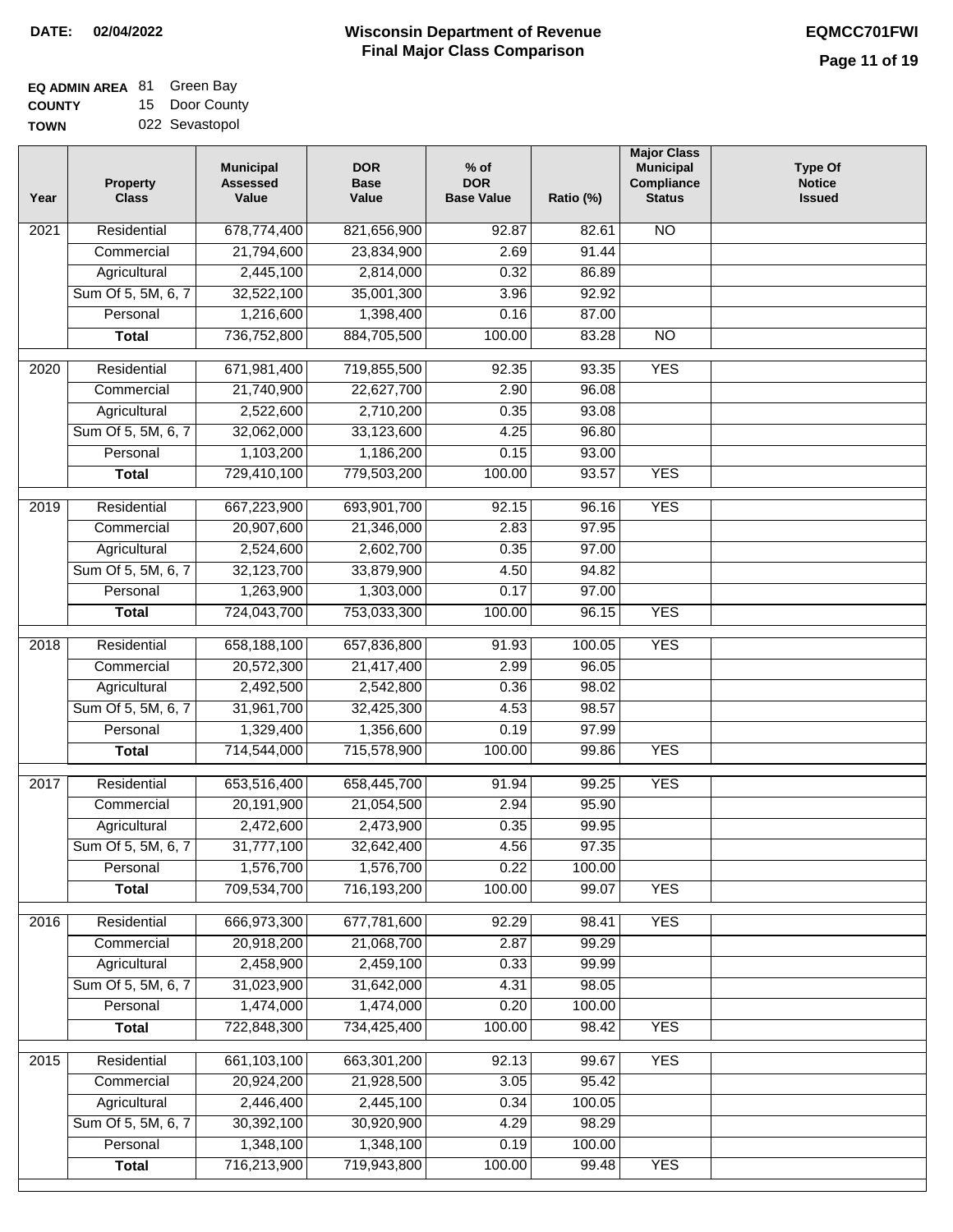| <b>EQ ADMIN AREA 81 Green Bay</b> |                  |
|-----------------------------------|------------------|
| <b>COUNTY</b>                     | 15 Door County   |
| TOWN                              | 024 Sturgeon Bay |

| Residential<br>179,319,900<br>N <sub>O</sub><br>$\overline{202}1$<br>206,299,000<br>90.56<br>86.92<br>2,383,900<br>94.72<br>Commercial<br>2,516,900<br>1.10<br>Agricultural<br>868,400<br>803,000<br>108.14<br>0.35<br>Sum Of 5, 5M, 6, 7<br>17,936,700<br>17,055,900<br>7.87<br>95.09 |  |
|----------------------------------------------------------------------------------------------------------------------------------------------------------------------------------------------------------------------------------------------------------------------------------------|--|
|                                                                                                                                                                                                                                                                                        |  |
|                                                                                                                                                                                                                                                                                        |  |
|                                                                                                                                                                                                                                                                                        |  |
|                                                                                                                                                                                                                                                                                        |  |
| 255,554<br>236,700<br>Personal<br>0.10<br>107.97                                                                                                                                                                                                                                       |  |
| 199,883,654<br>227,792,300<br>100.00<br>$\overline{NO}$<br><b>Total</b><br>87.75                                                                                                                                                                                                       |  |
| 170,455,100<br><b>YES</b><br>$\overline{2020}$<br>Residential<br>177,653,700<br>89.55<br>104.22                                                                                                                                                                                        |  |
| 2,383,900<br>2,517,500<br>1.32<br>94.69<br>Commercial                                                                                                                                                                                                                                  |  |
| 838,700<br>776,300<br>0.41<br>108.04<br>Agricultural                                                                                                                                                                                                                                   |  |
| Sum Of 5, 5M, 6, 7<br>16,790,500<br>16,498,000<br>8.67<br>101.77                                                                                                                                                                                                                       |  |
| 103,526<br>95,900<br>107.95<br>Personal<br>0.05                                                                                                                                                                                                                                        |  |
| <b>YES</b><br>197,770,326<br>190,342,800<br>100.00<br>103.90<br><b>Total</b>                                                                                                                                                                                                           |  |
| <b>YES</b><br>$\frac{2019}{ }$<br>Residential<br>176,901,000<br>161,658,000<br>89.15<br>109.43                                                                                                                                                                                         |  |
| 2,383,900<br>96.59<br>Commercial<br>2,468,100<br>1.36                                                                                                                                                                                                                                  |  |
| 724,500<br>745,300<br>97.21<br>Agricultural<br>0.41                                                                                                                                                                                                                                    |  |
| Sum Of 5, 5M, 6, 7<br>16,733,500<br>16,375,500<br>9.03<br>102.19                                                                                                                                                                                                                       |  |
| Personal<br>99,300<br>92,000<br>0.05<br>107.93                                                                                                                                                                                                                                         |  |
| 181,338,900<br>100.00<br>108.55<br><b>YES</b><br><b>Total</b><br>196,842,200                                                                                                                                                                                                           |  |
| Residential<br>175,484,500<br><b>YES</b><br>2018<br>160,354,600<br>89.20<br>109.44                                                                                                                                                                                                     |  |
| Commercial<br>2,302,800<br>2,441,800<br>1.36<br>94.31                                                                                                                                                                                                                                  |  |
| 724,600<br>724,600<br>100.00<br>Agricultural<br>0.40                                                                                                                                                                                                                                   |  |
| Sum Of 5, 5M, 6, 7<br>16,601,200<br>16,176,100<br>102.63<br>9.00                                                                                                                                                                                                                       |  |
| Personal<br>80,700<br>80,800<br>0.04<br>99.88                                                                                                                                                                                                                                          |  |
| 195,193,800<br>179,777,900<br>100.00<br>108.57<br><b>YES</b><br><b>Total</b>                                                                                                                                                                                                           |  |
| $\overline{2017}$<br>Residential<br>163,797,500<br><b>YES</b><br>174,251,600<br>88.59<br>106.38                                                                                                                                                                                        |  |
| 1.52<br>Commercial<br>2,651,700<br>2,811,300<br>94.32                                                                                                                                                                                                                                  |  |
| 705,600<br>705,100<br>0.38<br>100.07<br>Agricultural                                                                                                                                                                                                                                   |  |
| 16,787,000<br>16,512,600<br>8.93<br>Sum Of 5, 5M, 6, 7<br>101.66                                                                                                                                                                                                                       |  |
| 1,071,100<br>0.58<br>Personal<br>1,071,200<br>99.99                                                                                                                                                                                                                                    |  |
| 195,467,000<br>184,897,700<br>100.00<br>105.72<br><b>YES</b><br><b>Total</b>                                                                                                                                                                                                           |  |
| Residential<br>174,334,900<br>156,012,300<br>111.74<br>N <sub>O</sub><br>2016<br>88.11                                                                                                                                                                                                 |  |
| 2,888,300<br>2,652,200<br>1.50<br>Commercial<br>108.90                                                                                                                                                                                                                                 |  |
| Agricultural<br>694,500<br>694,100<br>0.39<br>100.06                                                                                                                                                                                                                                   |  |
| Sum Of 5, 5M, 6, 7<br>16,756,200<br>9.46<br>19,367,200<br>115.58                                                                                                                                                                                                                       |  |
| Personal<br>1,038,250<br>952,500<br>0.54<br>109.00                                                                                                                                                                                                                                     |  |
| 198,323,150<br>177,067,300<br>100.00<br>112.00<br>$\overline{NO}$<br>1st Notice of Non-Compliance<br><b>Total</b>                                                                                                                                                                      |  |
| <b>YES</b><br>Residential<br>173,870,900<br>160,379,500<br>88.25<br>108.41<br>2015                                                                                                                                                                                                     |  |
| 2,888,300<br>2,762,700<br>1.52<br>104.55<br>Commercial                                                                                                                                                                                                                                 |  |
| 687,500<br>686,700<br>0.38<br>100.12<br>Agricultural                                                                                                                                                                                                                                   |  |
| Sum Of 5, 5M, 6, 7<br>19,498,400<br>16,890,100<br>9.29<br>115.44<br><b>NO</b>                                                                                                                                                                                                          |  |
| 1,090,750<br>1,019,400<br>Personal<br>0.56<br>107.00                                                                                                                                                                                                                                   |  |
| 198,035,850<br>181,738,400<br>100.00<br>108.97<br><b>Total</b><br>N <sub>O</sub>                                                                                                                                                                                                       |  |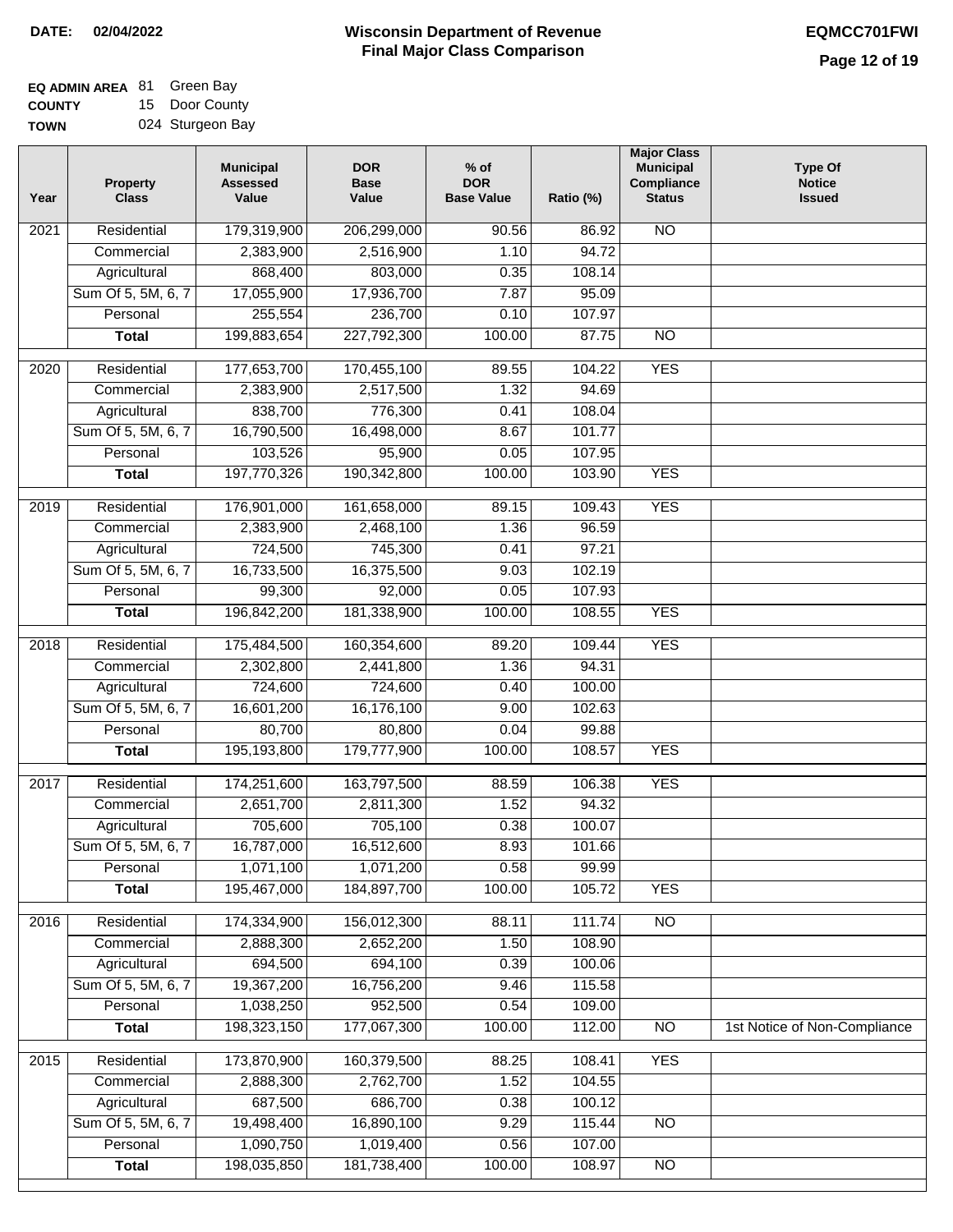| <b>EQ ADMIN AREA 81 Green Bay</b> |                |
|-----------------------------------|----------------|
| <b>COUNTY</b>                     | 15 Door County |
| <b>TOWN</b>                       | 026 Union      |

| .  |           |
|----|-----------|
| 'N | 026 Union |
|    |           |

| Year | <b>Property</b><br><b>Class</b> | <b>Municipal</b><br><b>Assessed</b><br>Value | <b>DOR</b><br><b>Base</b><br>Value | $%$ of<br><b>DOR</b><br><b>Base Value</b> | Ratio (%) | <b>Major Class</b><br><b>Municipal</b><br>Compliance<br><b>Status</b> | <b>Type Of</b><br><b>Notice</b><br><b>Issued</b> |
|------|---------------------------------|----------------------------------------------|------------------------------------|-------------------------------------------|-----------|-----------------------------------------------------------------------|--------------------------------------------------|
| 2021 | Residential                     | 128,006,900                                  | 150,992,100                        | 88.35                                     | 84.78     | <b>NO</b>                                                             |                                                  |
|      | Commercial                      | 1,811,800                                    | 2,051,000                          | 1.20                                      | 88.34     |                                                                       |                                                  |
|      | Agricultural                    | 1,460,000                                    | 1,458,800                          | 0.85                                      | 100.08    |                                                                       |                                                  |
|      | Sum Of 5, 5M, 6, 7              | 14,049,900                                   | 15,581,700                         | 9.12                                      | 90.17     |                                                                       |                                                  |
|      | Personal                        | 729,000                                      | 810,000                            | 0.47                                      | 90.00     |                                                                       |                                                  |
|      | <b>Total</b>                    | 146,057,600                                  | 170,893,600                        | 100.00                                    | 85.47     | $\overline{NO}$                                                       |                                                  |
| 2020 | Residential                     | 126,843,500                                  | 142,365,300                        | 88.58                                     | 89.10     | $\overline{NO}$                                                       |                                                  |
|      | Commercial                      | 1,811,800                                    | 1,771,100                          | 1.10                                      | 102.30    |                                                                       |                                                  |
|      | Agricultural                    | 1,248,700                                    | 1,403,100                          | 0.87                                      | 89.00     |                                                                       |                                                  |
|      | Sum Of 5, 5M, 6, 7              | 14,124,400                                   | 14,393,700                         | 8.96                                      | 98.13     |                                                                       |                                                  |
|      | Personal                        | 729,800                                      | 784,800                            | 0.49                                      | 92.99     |                                                                       |                                                  |
|      | <b>Total</b>                    | 144,758,200                                  | 160,718,000                        | 100.00                                    | 90.07     | $\overline{NO}$                                                       |                                                  |
|      |                                 |                                              |                                    |                                           |           |                                                                       |                                                  |
| 2019 | Residential                     | 125,881,200                                  | 135,758,400                        | 88.33                                     | 92.72     | <b>YES</b>                                                            |                                                  |
|      | Commercial                      | 1,788,900                                    | 1,764,100                          | 1.15                                      | 101.41    |                                                                       |                                                  |
|      | Agricultural                    | 1,249,100                                    | 1,351,100                          | 0.88                                      | 92.45     |                                                                       |                                                  |
|      | Sum Of 5, 5M, 6, 7              | 13,969,000                                   | 14,035,100                         | 9.13                                      | 99.53     |                                                                       |                                                  |
|      | Personal                        | 708,600                                      | 778,700                            | 0.51                                      | 91.00     |                                                                       |                                                  |
|      | <b>Total</b>                    | 143,596,800                                  | 153,687,400                        | 100.00                                    | 93.43     | <b>YES</b>                                                            |                                                  |
| 2018 | Residential                     | 123,390,800                                  | 137,077,500                        | 88.38                                     | 90.02     | <b>YES</b>                                                            |                                                  |
|      | Commercial                      | 1,796,100                                    | 1,806,800                          | 1.16                                      | 99.41     |                                                                       |                                                  |
|      | Agricultural                    | 1,248,000                                    | 1,311,400                          | 0.85                                      | 95.17     |                                                                       |                                                  |
|      | Sum Of 5, 5M, 6, 7              | 14,230,200                                   | 14,170,000                         | 9.14                                      | 100.42    |                                                                       |                                                  |
|      | Personal                        | 664,500                                      | 730,200                            | 0.47                                      | 91.00     |                                                                       |                                                  |
|      | <b>Total</b>                    | 141,329,600                                  | 155,095,900                        | 100.00                                    | 91.12     | <b>YES</b>                                                            |                                                  |
| 2017 | Residential                     | 122,730,500                                  | 136,200,700                        | 88.10                                     | 90.11     | <b>YES</b>                                                            |                                                  |
|      | Commercial                      | 1,859,700                                    | 1,910,100                          | 1.24                                      | 97.36     |                                                                       |                                                  |
|      | Agricultural                    | 1,249,200                                    | 1,280,500                          | 0.83                                      | 97.56     |                                                                       |                                                  |
|      | Sum Of 5, 5M, 6, 7              | 14,262,700                                   | 14,385,300                         | 9.31                                      | 99.15     |                                                                       |                                                  |
|      | Personal                        | 781,200                                      | 813,700                            | 0.53                                      | 96.01     |                                                                       |                                                  |
|      | <b>Total</b>                    | 140,883,300                                  | 154,590,300                        | 100.00                                    | 91.13     | <b>YES</b>                                                            |                                                  |
|      |                                 |                                              |                                    |                                           |           |                                                                       |                                                  |
| 2016 | Residential                     | 121,839,500                                  | 127,418,300                        | 87.50                                     | 95.62     | <b>YES</b>                                                            |                                                  |
|      | Commercial                      | 1,859,700                                    | 1,891,200                          | 1.30                                      | 98.33     |                                                                       |                                                  |
|      | Agricultural                    | 1,248,800                                    | 1,259,700                          | 0.87                                      | 99.13     |                                                                       |                                                  |
|      | Sum Of 5, 5M, 6, 7              | 14, 171, 400                                 | 14,223,800                         | 9.77                                      | 99.63     |                                                                       |                                                  |
|      | Personal                        | 781,500                                      | 822,600                            | 0.56                                      | 95.00     |                                                                       |                                                  |
|      | <b>Total</b>                    | 139,900,900                                  | 145,615,600                        | 100.00                                    | 96.08     | <b>YES</b>                                                            |                                                  |
| 2015 | Residential                     | 120,708,400                                  | 128,695,600                        | 87.68                                     | 93.79     | <b>YES</b>                                                            |                                                  |
|      | Commercial                      | 1,859,700                                    | 1,970,000                          | 1.34                                      | 94.40     |                                                                       |                                                  |
|      | Agricultural                    | 1,259,700                                    | 1,254,000                          | 0.85                                      | 100.45    |                                                                       |                                                  |
|      | Sum Of 5, 5M, 6, 7              | 13,992,500                                   | 14,028,500                         | 9.56                                      | 99.74     | <b>YES</b>                                                            |                                                  |
|      | Personal                        | 794,400                                      | 836,200                            | 0.57                                      | 95.00     |                                                                       |                                                  |
|      | <b>Total</b>                    | 138,614,700                                  | 146,784,300                        | 100.00                                    | 94.43     | <b>YES</b>                                                            |                                                  |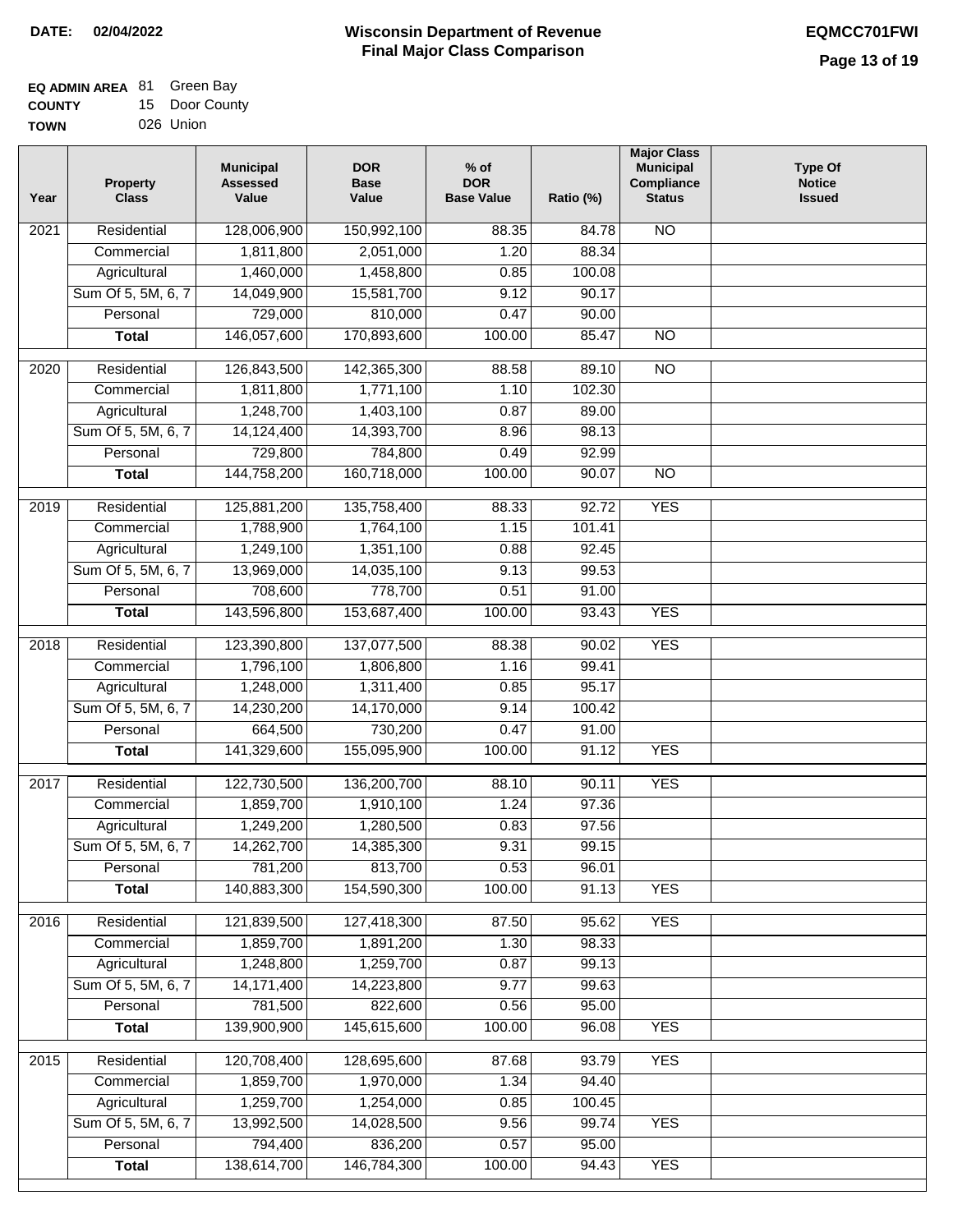| <b>EQ ADMIN AREA 81 Green Bay</b> |                |
|-----------------------------------|----------------|
| <b>COUNTY</b>                     | 15 Door County |
| <b>TOWN</b>                       | 028 Washington |

| Year | <b>Property</b><br><b>Class</b> | <b>Municipal</b><br><b>Assessed</b><br>Value | <b>DOR</b><br><b>Base</b><br>Value | $%$ of<br><b>DOR</b><br><b>Base Value</b> | Ratio (%) | <b>Major Class</b><br><b>Municipal</b><br>Compliance<br><b>Status</b> | <b>Type Of</b><br><b>Notice</b><br><b>Issued</b> |
|------|---------------------------------|----------------------------------------------|------------------------------------|-------------------------------------------|-----------|-----------------------------------------------------------------------|--------------------------------------------------|
| 2021 | Residential                     | 255,189,300                                  | 289,761,100                        | 89.30                                     | 88.07     | <b>NO</b>                                                             |                                                  |
|      | Commercial                      | 22,191,600                                   | 22,165,300                         | 6.83                                      | 100.12    |                                                                       |                                                  |
|      | Agricultural                    | 309,200                                      | 336,100                            | 0.10                                      | 92.00     |                                                                       |                                                  |
|      | Sum Of 5, 5M, 6, 7              | 10,340,800                                   | 11,079,200                         | 3.41                                      | 93.34     |                                                                       |                                                  |
|      | Personal                        | 1,053,500                                    | 1,145,100                          | 0.35                                      | 92.00     |                                                                       |                                                  |
|      | <b>Total</b>                    | 289,084,400                                  | 324,486,800                        | 100.00                                    | 89.09     | $\overline{NO}$                                                       |                                                  |
| 2020 | Residential                     | 254,335,500                                  | 263,092,800                        | 88.55                                     | 96.67     | <b>YES</b>                                                            |                                                  |
|      | Commercial                      | 22,138,100                                   | 21,506,400                         | 7.24                                      | 102.94    |                                                                       |                                                  |
|      | Agricultural                    | 311,500                                      | 324,400                            | 0.11                                      | 96.02     |                                                                       |                                                  |
|      | Sum Of 5, 5M, 6, 7              | 10,163,900                                   | 10,990,400                         | 3.70                                      | 92.48     |                                                                       |                                                  |
|      | Personal                        | 1,138,700                                    | 1,186,200                          | 0.40                                      | 96.00     |                                                                       |                                                  |
|      | <b>Total</b>                    | 288,087,700                                  | 297,100,200                        | 100.00                                    | 96.97     | <b>YES</b>                                                            |                                                  |
| 2019 | Residential                     | 249,833,900                                  | 255,905,500                        | 88.75                                     | 97.63     | <b>YES</b>                                                            |                                                  |
|      | Commercial                      | 21,850,000                                   | 20,421,200                         | 7.08                                      | 107.00    |                                                                       |                                                  |
|      | Agricultural                    | 305,300                                      | 311,700                            | 0.11                                      | 97.95     |                                                                       |                                                  |
|      | Sum Of 5, 5M, 6, 7              | 10,259,200                                   | 10,404,300                         | 3.61                                      | 98.61     |                                                                       |                                                  |
|      | Personal                        | 1,264,200                                    | 1,290,000                          | 0.45                                      | 98.00     |                                                                       |                                                  |
|      | <b>Total</b>                    | 283,512,600                                  | 288,332,700                        | 100.00                                    | 98.33     | <b>YES</b>                                                            |                                                  |
| 2018 | Residential                     | 248,898,500                                  | 246,816,400                        | 88.63                                     | 100.84    | <b>YES</b>                                                            |                                                  |
|      | Commercial                      | 21,752,000                                   | 19,911,300                         | 7.15                                      | 109.24    |                                                                       |                                                  |
|      | Agricultural                    | 307,100                                      | 306,700                            | 0.11                                      | 100.13    |                                                                       |                                                  |
|      | Sum Of 5, 5M, 6, 7              | 10,218,700                                   | 10,256,600                         | 3.68                                      | 99.63     |                                                                       |                                                  |
|      | Personal                        | 1,181,900                                    | 1,181,900                          | 0.42                                      | 100.00    |                                                                       |                                                  |
|      | <b>Total</b>                    | 282,358,200                                  | 278,472,900                        | 100.00                                    | 101.40    | <b>YES</b>                                                            |                                                  |
| 2017 | Residential                     | 286, 147, 100                                | 246,441,900                        | 88.69                                     | 116.11    | <b>NO</b>                                                             |                                                  |
|      | Commercial                      | 21,286,000                                   | 18,870,500                         | 6.79                                      | 112.80    |                                                                       |                                                  |
|      | Agricultural                    | 411,200                                      | 347,400                            | 0.13                                      | 118.36    |                                                                       |                                                  |
|      | Sum Of 5, 5M, 6, 7              | 11,706,000                                   | 10,686,700                         | 3.85                                      | 109.54    |                                                                       |                                                  |
|      | Personal                        | 1,793,200                                    | 1,519,600                          | 0.55                                      | 118.00    |                                                                       |                                                  |
|      | <b>Total</b>                    | 321,343,500                                  | 277,866,100                        | 100.00                                    | 115.65    | <b>NO</b>                                                             |                                                  |
| 2016 | Residential                     | 286,286,700                                  | 253,439,600                        | 89.00                                     | 112.96    | $\overline{NO}$                                                       |                                                  |
|      | Commercial                      | 21,399,000                                   | 18,654,000                         | 6.55                                      | 114.72    |                                                                       |                                                  |
|      | Agricultural                    | 385,700                                      | 344,700                            | 0.12                                      | 111.89    |                                                                       |                                                  |
|      | Sum Of 5, 5M, 6, 7              | 11,788,000                                   | 10,749,700                         | 3.78                                      | 109.66    |                                                                       |                                                  |
|      | Personal                        | 1,758,200                                    | 1,569,800                          | 0.55                                      | 112.00    |                                                                       |                                                  |
|      | <b>Total</b>                    | 321,617,600                                  | 284,757,800                        | 100.00                                    | 112.94    | N <sub>O</sub>                                                        |                                                  |
| 2015 | Residential                     | 285,454,600                                  | 257,365,200                        | 88.92                                     | 110.91    | $\overline{NO}$                                                       |                                                  |
|      | Commercial                      | 21,519,600                                   | 19,407,300                         | 6.71                                      | 110.88    | $\overline{NO}$                                                       |                                                  |
|      | Agricultural                    | 367,500                                      | 340,300                            | 0.12                                      | 107.99    |                                                                       |                                                  |
|      | Sum Of 5, 5M, 6, 7              | 11,828,800                                   | 10,646,000                         | 3.68                                      | 111.11    |                                                                       |                                                  |
|      | Personal                        | 1,793,100                                    | 1,660,300                          | 0.57                                      | 108.00    |                                                                       |                                                  |
|      | <b>Total</b>                    | 320,963,600                                  | 289,419,100                        | 100.00                                    | 110.90    | NO                                                                    |                                                  |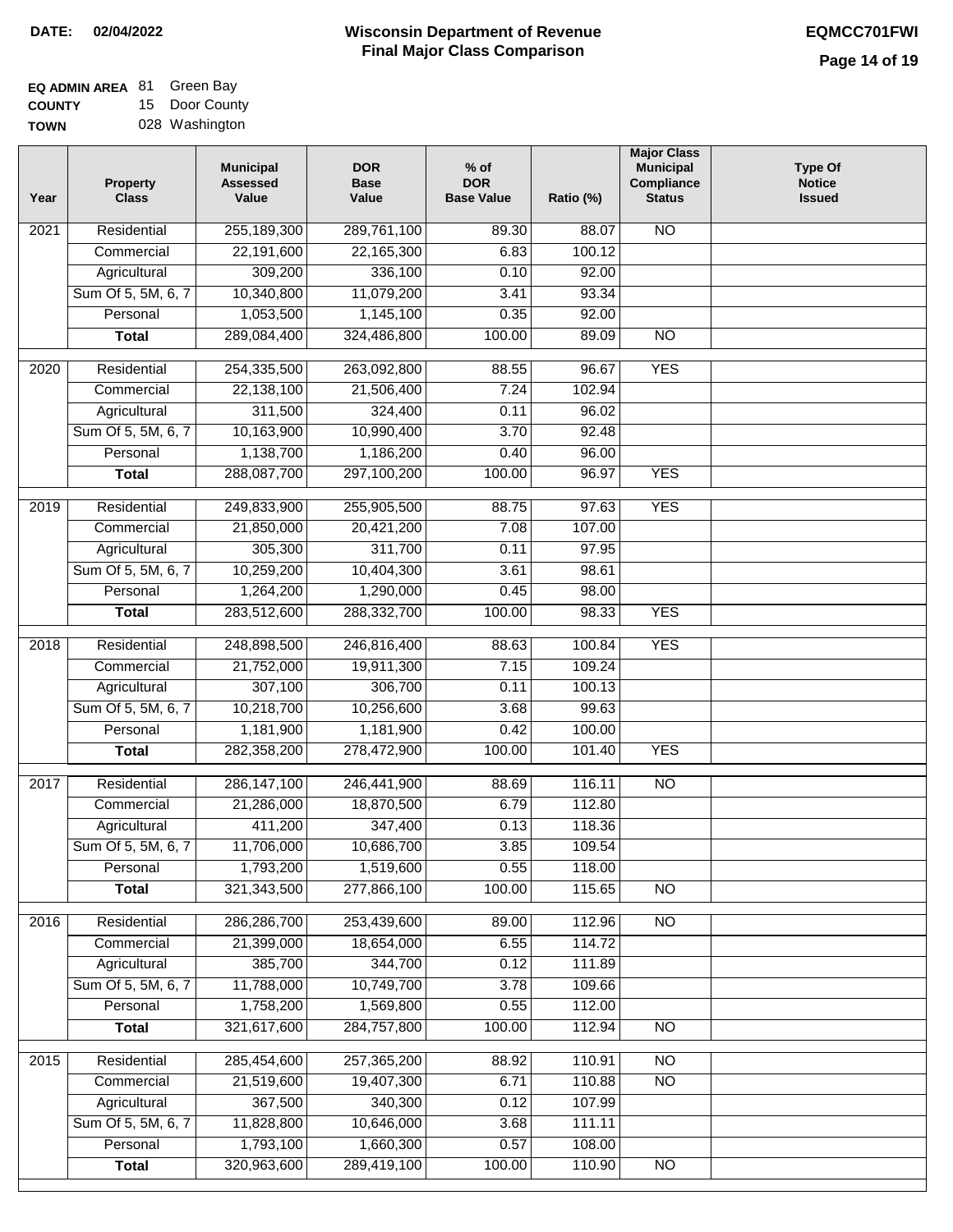| <b>EQ ADMIN AREA 81 Green Bay</b> |                |
|-----------------------------------|----------------|
| <b>COUNTY</b>                     | 15 Door County |
| <b>VILLAGE</b>                    | 118 Egg Harbor |

| Year              | <b>Property</b><br><b>Class</b> | <b>Municipal</b><br><b>Assessed</b><br>Value | <b>DOR</b><br><b>Base</b><br>Value | % of<br><b>DOR</b><br><b>Base Value</b> | Ratio (%) | <b>Major Class</b><br><b>Municipal</b><br>Compliance<br><b>Status</b> | <b>Type Of</b><br><b>Notice</b><br><b>Issued</b> |
|-------------------|---------------------------------|----------------------------------------------|------------------------------------|-----------------------------------------|-----------|-----------------------------------------------------------------------|--------------------------------------------------|
| 2021              | Residential                     | 353,741,200                                  | 371,382,200                        | 89.52                                   | 95.25     | <b>YES</b>                                                            |                                                  |
|                   | Commercial                      | 41,936,400                                   | 42,113,300                         | 10.15                                   | 99.58     | <b>YES</b>                                                            |                                                  |
|                   | Agricultural                    | 6,000                                        | 5,900                              | 0.00                                    | 101.69    |                                                                       |                                                  |
|                   | Sum Of 5, 5M, 6, 7              | 454,000                                      | 313,900                            | 0.08                                    | 144.63    |                                                                       |                                                  |
|                   | Personal                        | 1,049,410                                    | 1,049,300                          | 0.25                                    | 100.01    |                                                                       |                                                  |
|                   | <b>Total</b>                    | 397, 187, 010                                | 414,864,600                        | 100.00                                  | 95.74     | <b>YES</b>                                                            |                                                  |
| $\overline{2020}$ | Residential                     | 349,873,800                                  | 371,251,600                        | 90.11                                   | 94.24     | <b>YES</b>                                                            |                                                  |
|                   | Commercial                      | 40,762,200                                   | 39,453,000                         | 9.58                                    | 103.32    |                                                                       |                                                  |
|                   | Agricultural                    | 5,800                                        | 5,700                              | 0.00                                    | 101.75    |                                                                       |                                                  |
|                   | Sum Of 5, 5M, 6, 7              | 217,300                                      | 136,500                            | 0.03                                    | 159.19    |                                                                       |                                                  |
|                   | Personal                        | 1,134,330                                    | 1,134,400                          | 0.28                                    | 99.99     |                                                                       |                                                  |
|                   | <b>Total</b>                    | 391,993,430                                  | 411,981,200                        | 100.00                                  | 95.15     | <b>YES</b>                                                            |                                                  |
|                   |                                 |                                              |                                    |                                         |           |                                                                       |                                                  |
| 2019              | Residential                     | 347,903,300                                  | 351,208,600                        | 91.14                                   | 99.06     | <b>YES</b>                                                            |                                                  |
|                   | Commercial                      | 40,207,900                                   | 32,682,700                         | 8.48                                    | 123.03    |                                                                       |                                                  |
|                   | Agricultural                    | 5,400                                        | 5,500                              | 0.00                                    | 98.18     |                                                                       |                                                  |
|                   | Sum Of 5, 5M, 6, 7              | 217,300                                      | 137,800                            | 0.04                                    | 157.69    |                                                                       |                                                  |
|                   | Personal                        | 1,308,060                                    | 1,308,100                          | 0.34                                    | 100.00    |                                                                       |                                                  |
|                   | <b>Total</b>                    | 389,641,960                                  | 385, 342, 700                      | 100.00                                  | 101.12    | <b>YES</b>                                                            |                                                  |
| 2018              | Residential                     | 346,841,100                                  | 330,202,200                        | 91.45                                   | 105.04    | <b>YES</b>                                                            |                                                  |
|                   | Commercial                      | 37,069,400                                   | 29,753,800                         | 8.24                                    | 124.59    |                                                                       |                                                  |
|                   | Agricultural                    | 5,400                                        | 5,300                              | 0.00                                    | 101.89    |                                                                       |                                                  |
|                   | Sum Of 5, 5M, 6, 7              | 217,300                                      | 129,700                            | 0.04                                    | 167.54    |                                                                       |                                                  |
|                   | Personal                        | 966,450                                      | 966,400                            | 0.27                                    | 100.01    |                                                                       |                                                  |
|                   | <b>Total</b>                    | 385,099,650                                  | 361,057,400                        | 100.00                                  | 106.66    | <b>YES</b>                                                            |                                                  |
| 2017              | Residential                     | 333,906,300                                  | 341, 183, 700                      | 91.40                                   | 97.87     | <b>YES</b>                                                            |                                                  |
|                   | Commercial                      | 36,118,500                                   | 30,027,800                         | 8.04                                    | 120.28    |                                                                       |                                                  |
|                   | Agricultural                    | 5,200                                        | 5,200                              | 0.00                                    | 100.00    |                                                                       |                                                  |
|                   | Sum Of 5, 5M, 6, 7              | 243,700                                      | 158,500                            | 0.04                                    | 153.75    |                                                                       |                                                  |
|                   | Personal                        | 1,895,890                                    | 1,895,900                          | 0.51                                    | 100.00    |                                                                       |                                                  |
|                   | <b>Total</b>                    | 372,169,590                                  | 373,271,100                        | 100.00                                  | 99.70     | <b>YES</b>                                                            |                                                  |
| 2016              | Residential                     | 333,708,100                                  | 332,057,900                        | 91.04                                   | 100.50    | <b>YES</b>                                                            |                                                  |
|                   | Commercial                      | 36,304,100                                   | 30,754,200                         | 8.43                                    | 118.05    |                                                                       |                                                  |
|                   | Agricultural                    | 4,900                                        | 5,100                              | 0.00                                    | 96.08     |                                                                       |                                                  |
|                   | Sum Of 5, 5M, 6, 7              | 243,700                                      | 156,300                            | 0.04                                    | 155.92    |                                                                       |                                                  |
|                   | Personal                        | 1,844,880                                    | 1,757,000                          | 0.48                                    | 105.00    |                                                                       |                                                  |
|                   | <b>Total</b>                    | 372,105,680                                  | 364,730,500                        | 100.00                                  | 102.02    | <b>YES</b>                                                            |                                                  |
| 2015              | Residential                     | 330,248,700                                  | 314,113,700                        | 90.15                                   | 105.14    | <b>YES</b>                                                            |                                                  |
|                   | Commercial                      | 36,318,100                                   | 32,289,400                         | 9.27                                    | 112.48    | $\overline{NO}$                                                       |                                                  |
|                   | Agricultural                    | 10,900                                       | 11,100                             | 0.00                                    | 98.20     |                                                                       |                                                  |
|                   | Sum Of 5, 5M, 6, 7              | 281,200                                      | 178,800                            | 0.05                                    | 157.27    |                                                                       |                                                  |
|                   | Personal                        | 1,887,980                                    | 1,851,000                          | 0.53                                    | 102.00    |                                                                       |                                                  |
|                   | <b>Total</b>                    | 368,746,880                                  | 348,444,000                        | 100.00                                  | 105.83    | N <sub>O</sub>                                                        |                                                  |
|                   |                                 |                                              |                                    |                                         |           |                                                                       |                                                  |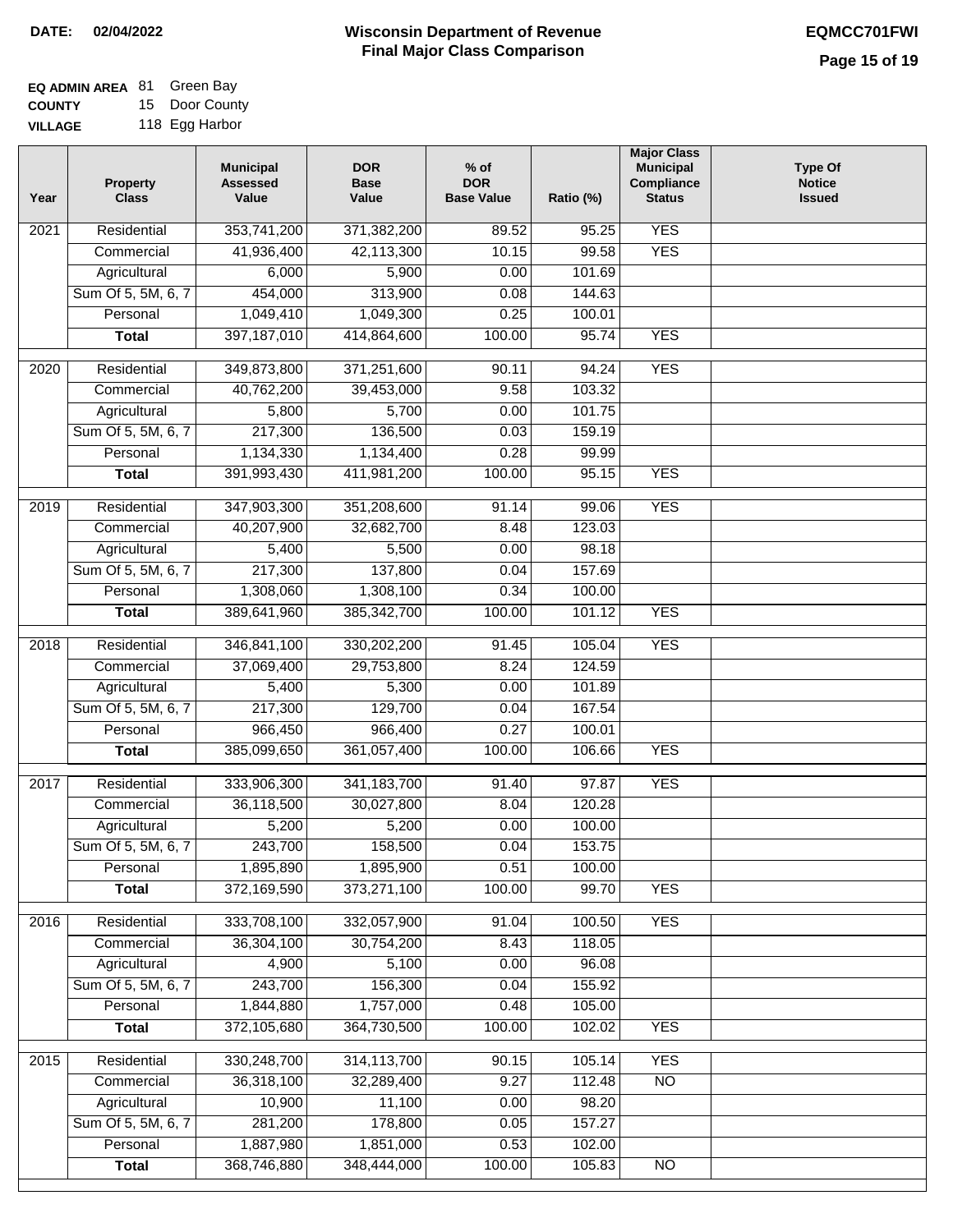| <b>EQ ADMIN AREA 81 Green Bay</b> |                |
|-----------------------------------|----------------|
| <b>COUNTY</b>                     | 15 Door County |

**VILLAGE** 121 Ephraim

| Year              | <b>Property</b><br><b>Class</b>    | <b>Municipal</b><br><b>Assessed</b><br>Value | <b>DOR</b><br><b>Base</b><br>Value | $%$ of<br><b>DOR</b><br><b>Base Value</b> | Ratio (%)        | <b>Major Class</b><br><b>Municipal</b><br>Compliance<br><b>Status</b> | <b>Type Of</b><br><b>Notice</b><br><b>Issued</b> |
|-------------------|------------------------------------|----------------------------------------------|------------------------------------|-------------------------------------------|------------------|-----------------------------------------------------------------------|--------------------------------------------------|
| $\overline{202}1$ | Residential                        | 288,249,100                                  | 361,644,400                        | 85.50                                     | 79.71            | N <sub>O</sub>                                                        |                                                  |
|                   | Commercial                         | 60,839,400                                   | 58,877,100                         | 13.92                                     | 103.33           | <b>YES</b>                                                            |                                                  |
|                   | Agricultural                       | 0                                            | 0                                  | 0.00                                      | 0.00             |                                                                       |                                                  |
|                   | Sum Of 5, 5M, 6, 7                 | 278,500                                      | 596,000                            | 0.14                                      | 46.73            |                                                                       |                                                  |
|                   | Personal                           | 1,636,500                                    | 1,881,000                          | 0.44                                      | 87.00            |                                                                       |                                                  |
|                   | <b>Total</b>                       | 351,003,500                                  | 422,998,500                        | 100.00                                    | 82.98            | $\overline{NO}$                                                       |                                                  |
| $\overline{2020}$ | Residential                        | 286,128,000                                  | 324,916,100                        | 85.45                                     | 88.06            | $\overline{NO}$                                                       |                                                  |
|                   | Commercial                         | 60,724,900                                   | 52,868,300                         | 13.90                                     | 114.86           | $\overline{NO}$                                                       |                                                  |
|                   | Agricultural                       | 0                                            | 0                                  | 0.00                                      | 0.00             |                                                                       |                                                  |
|                   | Sum Of 5, 5M, 6, 7                 | 371,000                                      | 622,800                            | 0.16                                      | 59.57            |                                                                       |                                                  |
|                   | Personal                           | 1,673,600                                    | 1,819,200                          | 0.48                                      | 92.00            |                                                                       |                                                  |
|                   | <b>Total</b>                       | 348,897,500                                  | 380,226,400                        | 100.00                                    | 91.76            | $\overline{NO}$                                                       |                                                  |
| 2019              | Residential                        | 284,174,200                                  | 313,490,100                        | 84.09                                     | 90.65            | <b>YES</b>                                                            |                                                  |
|                   | Commercial                         | 60,836,500                                   | 56,712,700                         | 15.21                                     | 107.27           | <b>YES</b>                                                            |                                                  |
|                   | Agricultural                       | 0                                            | 0                                  | 0.00                                      | 0.00             |                                                                       |                                                  |
|                   | Sum Of 5, 5M, 6, 7                 | 420,000                                      | 727,200                            | 0.20                                      | 57.76            |                                                                       |                                                  |
|                   | Personal                           | 1,771,900                                    | 1,865,100                          | 0.50                                      | 95.00            |                                                                       |                                                  |
|                   | <b>Total</b>                       | 347,202,600                                  | 372,795,100                        | 100.00                                    | 93.13            | <b>YES</b>                                                            |                                                  |
| 2018              | Residential                        | 283,803,100                                  | 292,135,300                        | 83.01                                     | 97.15            | <b>YES</b>                                                            |                                                  |
|                   | Commercial                         | 62,023,000                                   | 57,241,400                         | 16.27                                     | 108.35           | <b>YES</b>                                                            |                                                  |
|                   | Agricultural                       | 0                                            | 0                                  | 0.00                                      | 0.00             |                                                                       |                                                  |
|                   | Sum Of 5, 5M, 6, 7                 | 420,000                                      | 686,800                            | 0.20                                      | 61.15            |                                                                       |                                                  |
|                   | Personal                           | 1,848,300                                    | 1,848,300                          | 0.53                                      | 100.00           |                                                                       |                                                  |
|                   | <b>Total</b>                       | 348,094,400                                  | 351,911,800                        | 100.00                                    | 98.92            | <b>YES</b>                                                            |                                                  |
|                   |                                    |                                              |                                    |                                           |                  |                                                                       |                                                  |
| 2017              | Residential                        | 281,239,600                                  | 270,148,000                        | 81.14                                     | 104.11<br>106.69 | <b>YES</b>                                                            |                                                  |
|                   | Commercial                         | 63,365,300                                   | 59,391,800<br>0                    | 17.84                                     |                  | <b>YES</b>                                                            |                                                  |
|                   | Agricultural<br>Sum Of 5, 5M, 6, 7 | 0<br>420,000                                 | 686,800                            | 0.00<br>0.21                              | 0.00<br>61.15    |                                                                       |                                                  |
|                   | Personal                           | 2,867,900                                    | 2,731,200                          | 0.82                                      | 105.01           |                                                                       |                                                  |
|                   | <b>Total</b>                       | 347,892,800                                  | 332,957,800                        | 100.00                                    | 104.49           | <b>YES</b>                                                            |                                                  |
| 2016              | Residential                        | 279,916,500                                  | 279,506,500                        | 82.35                                     | 100.15           | <b>YES</b>                                                            |                                                  |
|                   | Commercial                         | 63,970,900                                   | 56,536,200                         | 16.66                                     | 113.15           | N <sub>O</sub>                                                        |                                                  |
|                   | Agricultural                       | 0                                            | 0                                  | 0.00                                      | 0.00             |                                                                       |                                                  |
|                   | Sum Of 5, 5M, 6, 7                 | 420,000                                      | 686,800                            | 0.20                                      | 61.15            |                                                                       |                                                  |
|                   | Personal                           | 2,825,100                                    | 2,690,500                          | 0.79                                      | 105.00           |                                                                       |                                                  |
|                   | <b>Total</b>                       | 347, 132, 500                                | 339,420,000                        | 100.00                                    | 102.27           | <b>NO</b>                                                             |                                                  |
| 2015              | Residential                        | 279,736,000                                  | 249,084,200                        | 80.36                                     | 112.31           | <b>NO</b>                                                             |                                                  |
|                   | Commercial                         | 64,052,700                                   | 57,645,900                         | 18.60                                     | 111.11           | N <sub>O</sub>                                                        |                                                  |
|                   | Agricultural                       | 0                                            | 0                                  | 0.00                                      | 0.00             |                                                                       |                                                  |
|                   | Sum Of 5, 5M, 6, 7                 | 420,000                                      | 673,200                            | 0.22                                      | 62.39            |                                                                       |                                                  |
|                   | Personal                           | 2,678,800                                    | 2,551,300                          | 0.82                                      | 105.00           |                                                                       |                                                  |
|                   | <b>Total</b>                       | 346,887,500                                  | 309,954,600                        | 100.00                                    | 111.92           | NO                                                                    |                                                  |
|                   |                                    |                                              |                                    |                                           |                  |                                                                       |                                                  |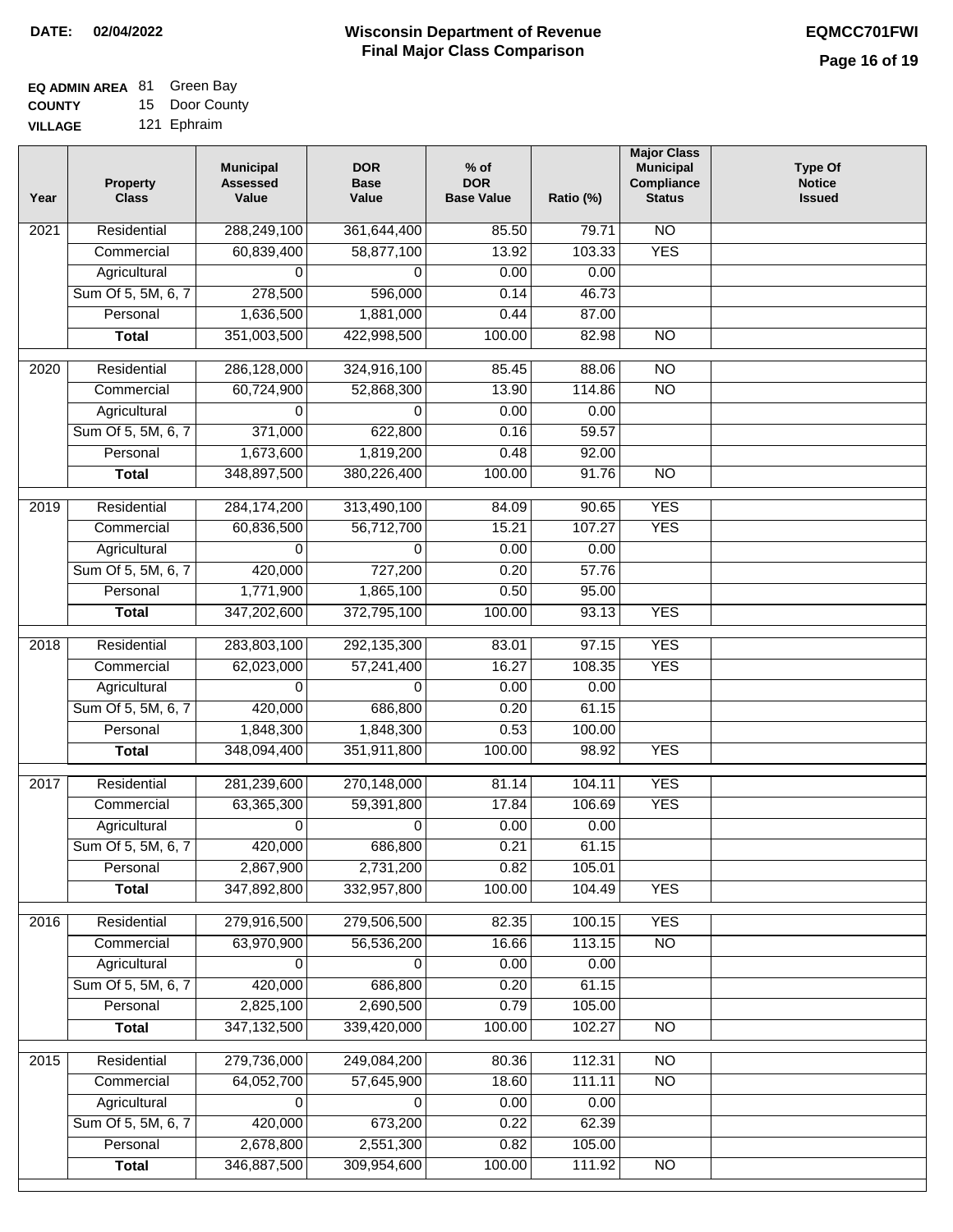| <b>EQ ADMIN AREA 81 Green Bay</b> |                |
|-----------------------------------|----------------|
| <b>COUNTY</b>                     | 15 Door County |

**VILLAGE** 127 Forestville

| Year              | <b>Property</b><br><b>Class</b> | <b>Municipal</b><br><b>Assessed</b><br>Value | <b>DOR</b><br><b>Base</b><br>Value | $%$ of<br><b>DOR</b><br><b>Base Value</b> | Ratio (%) | <b>Major Class</b><br><b>Municipal</b><br>Compliance<br><b>Status</b> | <b>Type Of</b><br><b>Notice</b><br><b>Issued</b> |
|-------------------|---------------------------------|----------------------------------------------|------------------------------------|-------------------------------------------|-----------|-----------------------------------------------------------------------|--------------------------------------------------|
| 2021              | Residential                     | 19,509,600                                   | 22,646,300                         | 88.31                                     | 86.15     | <b>NO</b>                                                             |                                                  |
|                   | Commercial                      | 2,652,000                                    | 2,740,600                          | 10.69                                     | 96.77     | <b>YES</b>                                                            |                                                  |
|                   | Agricultural                    | 20,400                                       | 20,300                             | 0.08                                      | 100.49    |                                                                       |                                                  |
|                   | Sum Of 5, 5M, 6, 7              | 53,600                                       | 62,000                             | 0.24                                      | 86.45     |                                                                       |                                                  |
|                   | Personal                        | 171,900                                      | 175,400                            | 0.68                                      | 98.00     |                                                                       |                                                  |
|                   | <b>Total</b>                    | 22,407,500                                   | 25,644,600                         | 100.00                                    | 87.38     | $\overline{NO}$                                                       |                                                  |
| $\overline{20}20$ | Residential                     | 19,436,500                                   | 19,843,200                         | 87.06                                     | 97.95     | <b>YES</b>                                                            |                                                  |
|                   | Commercial                      | 2,580,800                                    | 2,652,500                          | 11.64                                     | 97.30     | <b>YES</b>                                                            |                                                  |
|                   | Agricultural                    | 19,700                                       | 19,600                             | 0.09                                      | 100.51    |                                                                       |                                                  |
|                   | Sum Of 5, 5M, 6, 7              | 53,600                                       | 69,200                             | 0.30                                      | 77.46     |                                                                       |                                                  |
|                   | Personal                        | 198,400                                      | 208,800                            | 0.92                                      | 95.02     |                                                                       |                                                  |
|                   | <b>Total</b>                    | 22,289,000                                   | 22,793,300                         | 100.00                                    | 97.79     | <b>YES</b>                                                            |                                                  |
|                   |                                 |                                              |                                    |                                           |           |                                                                       |                                                  |
| $\frac{1}{2019}$  | Residential                     | 19,414,900                                   | 20,021,600                         | 88.01                                     | 96.97     | <b>YES</b>                                                            |                                                  |
|                   | Commercial                      | 2,539,200                                    | 2,485,500                          | 10.93                                     | 102.16    | <b>YES</b>                                                            |                                                  |
|                   | Agricultural                    | 18,900                                       | 18,800                             | 0.08                                      | 100.53    |                                                                       |                                                  |
|                   | Sum Of 5, 5M, 6, 7              | 8,600                                        | 8,000                              | 0.04                                      | 107.50    |                                                                       |                                                  |
|                   | Personal                        | 209,300                                      | 215,800                            | 0.95                                      | 96.99     |                                                                       |                                                  |
|                   | <b>Total</b>                    | 22,190,900                                   | 22,749,700                         | 100.00                                    | 97.54     | <b>YES</b>                                                            |                                                  |
| 2018              | Residential                     | 19,319,100                                   | 19,921,300                         | 89.34                                     | 96.98     | <b>YES</b>                                                            |                                                  |
|                   | Commercial                      | 2,305,100                                    | 2,266,800                          | 10.17                                     | 101.69    | <b>YES</b>                                                            |                                                  |
|                   | Agricultural                    | 18,300                                       | 18,300                             | 0.08                                      | 100.00    |                                                                       |                                                  |
|                   | Sum Of 5, 5M, 6, 7              | 8,600                                        | 8,000                              | 0.04                                      | 107.50    |                                                                       |                                                  |
|                   | Personal                        | 84,500                                       | 84,500                             | 0.38                                      | 100.00    |                                                                       |                                                  |
|                   | <b>Total</b>                    | 21,735,600                                   | 22,298,900                         | 100.00                                    | 97.47     | <b>YES</b>                                                            |                                                  |
| 2017              | Residential                     | 19,266,100                                   | 18,922,200                         | 88.31                                     | 101.82    | <b>YES</b>                                                            |                                                  |
|                   | Commercial                      | 2,278,100                                    | 2,285,500                          | 10.67                                     | 99.68     | <b>YES</b>                                                            |                                                  |
|                   | Agricultural                    | 17,800                                       | 17,800                             | 0.08                                      | 100.00    |                                                                       |                                                  |
|                   | Sum Of 5, 5M, 6, 7              | 8,600                                        | 8,000                              | 0.04                                      | 107.50    |                                                                       |                                                  |
|                   | Personal                        | 192,700                                      | 192,700                            | 0.90                                      | 100.00    |                                                                       |                                                  |
|                   | <b>Total</b>                    | 21,763,300                                   | 21,426,200                         | 100.00                                    | 101.57    | <b>YES</b>                                                            |                                                  |
|                   |                                 |                                              |                                    |                                           |           |                                                                       |                                                  |
| 2016              | Residential                     | 18,964,400                                   | 17,895,200                         | 87.29                                     | 105.97    | <b>YES</b>                                                            |                                                  |
|                   | Commercial                      | 2,374,700                                    | 2,359,100                          | 11.51                                     | 100.66    | <b>YES</b>                                                            |                                                  |
|                   | Agricultural                    | 17,500                                       | 17,600                             | 0.09                                      | 99.43     |                                                                       |                                                  |
|                   | Sum Of 5, 5M, 6, 7              | 10,100                                       | 13,900                             | 0.07                                      | 72.66     |                                                                       |                                                  |
|                   | Personal                        | 215,700                                      | 215,700                            | 1.05                                      | 100.00    |                                                                       |                                                  |
|                   | <b>Total</b>                    | 21,582,400                                   | 20,501,500                         | 100.00                                    | 105.27    | <b>YES</b>                                                            |                                                  |
| 2015              | Residential                     | 18,879,700                                   | 17,644,000                         | 88.10                                     | 107.00    | <b>YES</b>                                                            |                                                  |
|                   | Commercial                      | 2,058,200                                    | 2,127,700                          | 10.62                                     | 96.73     | <b>YES</b>                                                            |                                                  |
|                   | Agricultural                    | 18,900                                       | 18,900                             | 0.09                                      | 100.00    |                                                                       |                                                  |
|                   | Sum Of 5, 5M, 6, 7              | 8,700                                        | 8,100                              | 0.04                                      | 107.41    |                                                                       |                                                  |
|                   | Personal                        | 228,700                                      | 228,700                            | 1.14                                      | 100.00    |                                                                       |                                                  |
|                   | <b>Total</b>                    | 21,194,200                                   | 20,027,400                         | 100.00                                    | 105.83    | <b>YES</b>                                                            |                                                  |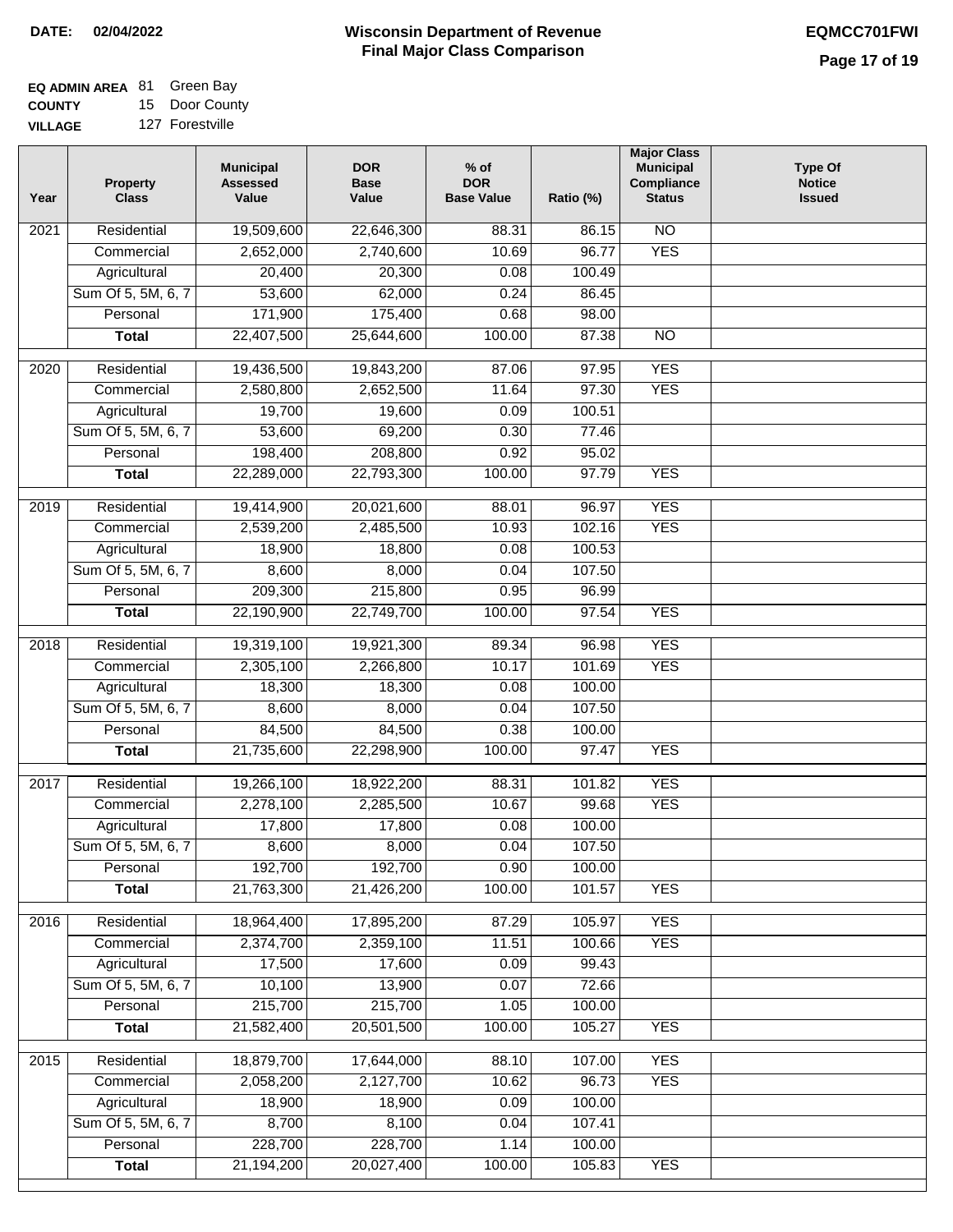| <b>EQ ADMIN AREA 81 Green Bay</b> |                |
|-----------------------------------|----------------|
| <b>COUNTY</b>                     | 15 Door County |
| <b>VILLAGE</b>                    | 181 Sister Bay |

| Year              | Property<br><b>Class</b> | <b>Municipal</b><br><b>Assessed</b><br>Value | <b>DOR</b><br><b>Base</b><br>Value | $%$ of<br><b>DOR</b><br><b>Base Value</b> | Ratio (%) | <b>Major Class</b><br><b>Municipal</b><br><b>Compliance</b><br><b>Status</b> | <b>Type Of</b><br><b>Notice</b><br><b>Issued</b> |
|-------------------|--------------------------|----------------------------------------------|------------------------------------|-------------------------------------------|-----------|------------------------------------------------------------------------------|--------------------------------------------------|
| 2021              | Residential              | 374,702,600                                  | 412,512,400                        | 81.66                                     | 90.83     | <b>YES</b>                                                                   |                                                  |
|                   | Commercial               | 91,336,100                                   | 89,390,100                         | 17.70                                     | 102.18    | <b>YES</b>                                                                   |                                                  |
|                   | Agricultural             | 32,600                                       | 32,600                             | 0.01                                      | 100.00    |                                                                              |                                                  |
|                   | Sum Of 5, 5M, 6, 7       | 16,300                                       | 10,000                             | 0.00                                      | 163.00    |                                                                              |                                                  |
|                   | Personal                 | 3,188,102                                    | 3,188,100                          | 0.63                                      | 100.00    |                                                                              |                                                  |
|                   | <b>Total</b>             | 469,275,702                                  | 505,133,200                        | 100.00                                    | 92.90     | <b>YES</b>                                                                   |                                                  |
| $\overline{2020}$ | Residential              | 367,761,700                                  | 386,521,600                        | 80.32                                     | 95.15     | <b>YES</b>                                                                   |                                                  |
|                   | Commercial               | 87,704,700                                   | 91,220,100                         | 18.96                                     | 96.15     | <b>YES</b>                                                                   |                                                  |
|                   | Agricultural             | 31,300                                       | 31,400                             | 0.01                                      | 99.68     |                                                                              |                                                  |
|                   | Sum Of 5, 5M, 6, 7       | 16,300                                       | 9,500                              | 0.00                                      | 171.58    |                                                                              |                                                  |
|                   | Personal                 | 3,429,828                                    | 3,429,900                          | 0.71                                      | 100.00    |                                                                              |                                                  |
|                   | <b>Total</b>             | 458,943,828                                  | 481,212,500                        | 100.00                                    | 95.37     | <b>YES</b>                                                                   |                                                  |
|                   |                          |                                              |                                    |                                           |           |                                                                              |                                                  |
| $\frac{1}{2019}$  | Residential              | 338,435,400                                  | 350,867,500                        | 80.49                                     | 96.46     | <b>YES</b>                                                                   |                                                  |
|                   | Commercial               | 80,265,100                                   | 81,716,300                         | 18.75                                     | 98.22     | <b>YES</b>                                                                   |                                                  |
|                   | Agricultural             | 29,100                                       | 29,900                             | 0.01                                      | 97.32     |                                                                              |                                                  |
|                   | Sum Of 5, 5M, 6, 7       | 16,300                                       | 9,000                              | 0.00                                      | 181.11    |                                                                              |                                                  |
|                   | Personal                 | 3,304,691                                    | 3,304,700                          | 0.76                                      | 100.00    |                                                                              |                                                  |
|                   | <b>Total</b>             | 422,050,591                                  | 435,927,400                        | 100.00                                    | 96.82     | <b>YES</b>                                                                   |                                                  |
| 2018              | Residential              | 334,683,800                                  | 333,728,200                        | 79.83                                     | 100.29    | <b>YES</b>                                                                   |                                                  |
|                   | Commercial               | 78,869,800                                   | 81,139,200                         | 19.41                                     | 97.20     | <b>YES</b>                                                                   |                                                  |
|                   | Agricultural             | 29,000                                       | 29,100                             | 0.01                                      | 99.66     |                                                                              |                                                  |
|                   | Sum Of 5, 5M, 6, 7       | $\Omega$                                     | $\Omega$                           | 0.00                                      | 0.00      |                                                                              |                                                  |
|                   | Personal                 | 3,177,792                                    | 3,177,800                          | 0.76                                      | 100.00    |                                                                              |                                                  |
|                   | <b>Total</b>             | 416,760,392                                  | 418,074,300                        | 100.00                                    | 99.69     | <b>YES</b>                                                                   |                                                  |
|                   |                          |                                              |                                    |                                           |           |                                                                              |                                                  |
| 2017              | Residential              | 335,105,000                                  | 329,108,000                        | 80.73                                     | 101.82    | <b>YES</b>                                                                   |                                                  |
|                   | Commercial               | 76,675,900                                   | 74,600,900                         | 18.30                                     | 102.78    | <b>YES</b>                                                                   |                                                  |
|                   | Agricultural             | 28,300                                       | 28,200                             | 0.01                                      | 100.35    |                                                                              |                                                  |
|                   | Sum Of 5, 5M, 6, 7       | 0                                            | 0                                  | 0.00                                      | 0.00      |                                                                              |                                                  |
|                   | Personal                 | 3,947,381                                    | 3,947,400                          | 0.97                                      | 100.00    |                                                                              |                                                  |
|                   | <b>Total</b>             | 415,756,581                                  | 407,684,500                        | 100.00                                    | 101.98    | <b>YES</b>                                                                   |                                                  |
| 2016              | Residential              | 332,646,300                                  | 329,894,700                        | 80.32                                     | 100.83    | <b>YES</b>                                                                   |                                                  |
|                   | Commercial               | 76,322,000                                   | 76,993,900                         | 18.75                                     | 99.13     | <b>YES</b>                                                                   |                                                  |
|                   | Agricultural             | 27,700                                       | 27,700                             | 0.01                                      | 100.00    |                                                                              |                                                  |
|                   | Sum Of 5, 5M, 6, 7       | 0                                            | 0                                  | 0.00                                      | 0.00      |                                                                              |                                                  |
|                   | Personal                 | 3,793,982                                    | 3,793,900                          | 0.92                                      | 100.00    |                                                                              |                                                  |
|                   | <b>Total</b>             | 412,789,982                                  | 410,710,200                        | 100.00                                    | 100.51    | <b>YES</b>                                                                   |                                                  |
| 2015              | Residential              | 342,513,700                                  | 316,948,500                        | 80.42                                     | 108.07    | <b>YES</b>                                                                   |                                                  |
|                   | Commercial               | 78,026,400                                   | 73,344,900                         | 18.61                                     | 106.38    | <b>YES</b>                                                                   |                                                  |
|                   | Agricultural             | 27,600                                       | 27,500                             | 0.01                                      | 100.36    |                                                                              |                                                  |
|                   | Sum Of 5, 5M, 6, 7       | 0                                            | 0                                  | 0.00                                      | 0.00      |                                                                              |                                                  |
|                   | Personal                 | 3,792,401                                    | 3,792,400                          | 0.96                                      | 100.00    |                                                                              |                                                  |
|                   | <b>Total</b>             | 424,360,101                                  | 394,113,300                        | 100.00                                    | 107.67    | <b>YES</b>                                                                   |                                                  |
|                   |                          |                                              |                                    |                                           |           |                                                                              |                                                  |